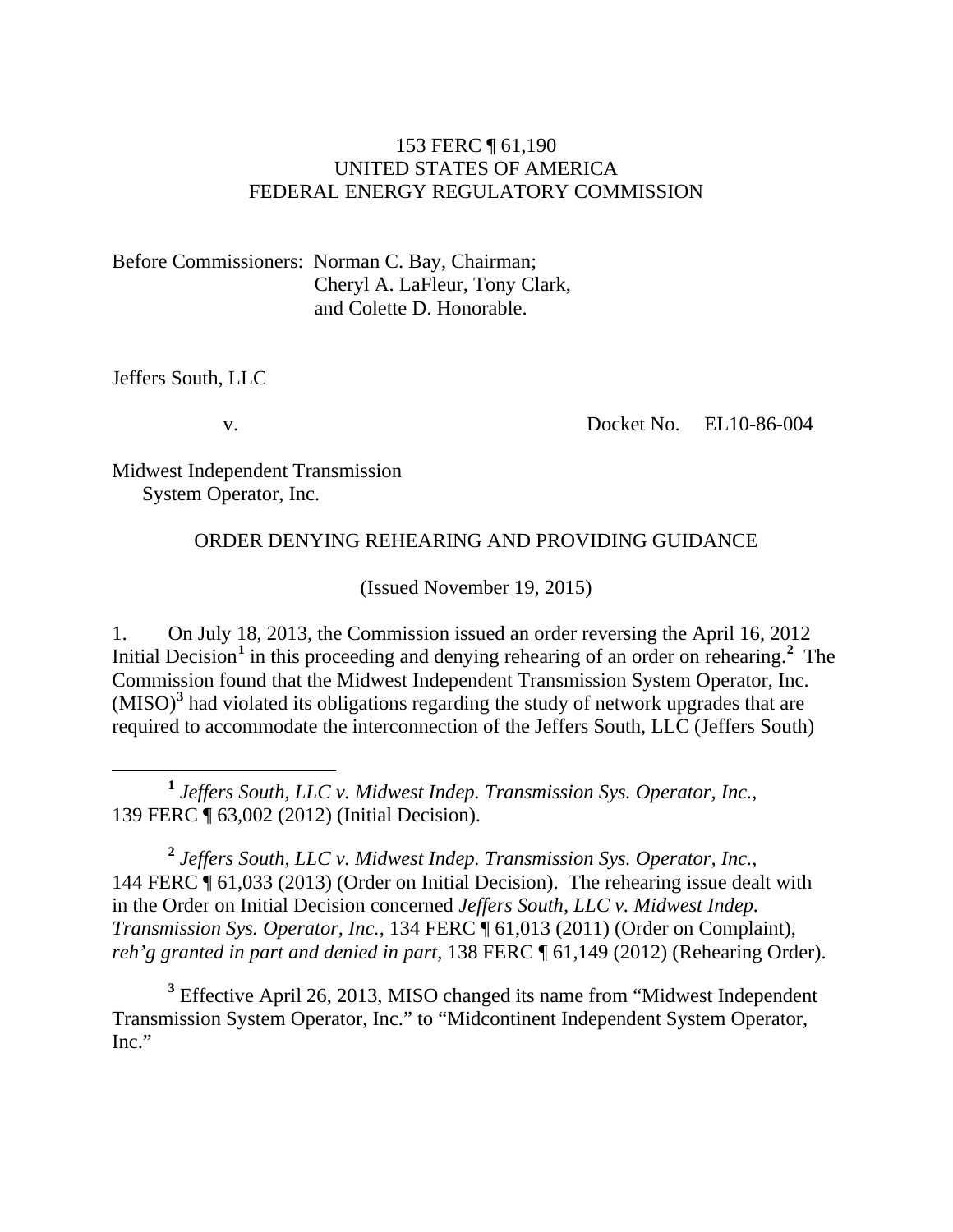generation facility (Jeffers South Project) when MISO concluded that Jeffers South was obligated to fund construction of a facility referred to below as the Dotson-New Ulm Line. On August 19, 2013, MISO filed a request for rehearing of the Order on Initial Decision (MISO Rehearing Request) or, in the event rehearing is denied, guidance regarding the appropriate next steps in processing the Jeffers South Project. In this order, we deny MISO's request for rehearing of the Order on Initial Decision and provide guidance.

## **I. Background**

2. In May 2005, Summit Wind LLC (Summit Wind), the predecessor in interest to Jeffers South**[4](#page-1-0)** and sometimes referred to in this litigation by the name of its representative, Wind Energy Developers,**[5](#page-1-1)** submitted an interconnection request to MISO. Summit Wind sought to interconnect its wind powered generation facility to transmission facilities that at the time were owned by Interstate Power and Light Company (IP&L).**[6](#page-1-2)**

3. MISO evaluated the interconnection request as part of its 2006 Group 4 System Impact Study. Wind Energy Developers and IP&L rejected this study. Wind Energy Developers then commissioned its own study, which the transmission owners whose systems were impacted by the interconnection request rejected. The transmission owners then commissioned their own study, the 2006 Transmission Owners Joint Study, which included a new 161 kV line running from a new Cottonwood Substation to an existing substation owned by Great River Energy (Great River) near Dotson, Minnesota (Dotson Substation). It was anticipated that this line would interconnect with a new transmission line planned by Great River, a 161 kV line running from the Dotson Substation to New Ulm, Minnesota (Dotson-New Ulm Line).

4. On September 14, 2007, following the completion of the required interconnection studies and extensive negotiations, MISO filed in Docket No. ER07-1375-000 an unexecuted Large Generator Interconnection Agreement among Summit Wind as interconnection customer, IP&L as transmission owner, and itself as transmission

**<sup>5</sup>** Initial Decision, 139 FERC ¶ 63,002 at P 38.

<span id="page-1-2"></span><span id="page-1-1"></span>**<sup>6</sup>** ITC Midwest acquired the transmission facilities of IP&L on December 20, 2007. *ITC Holdings Corp.*, 121 FERC ¶ 61,229 (2007).

<span id="page-1-0"></span>**<sup>4</sup>** On July 1, 2009, Summit Wind transferred all of its interests in the underlying generation project to Jeffers South.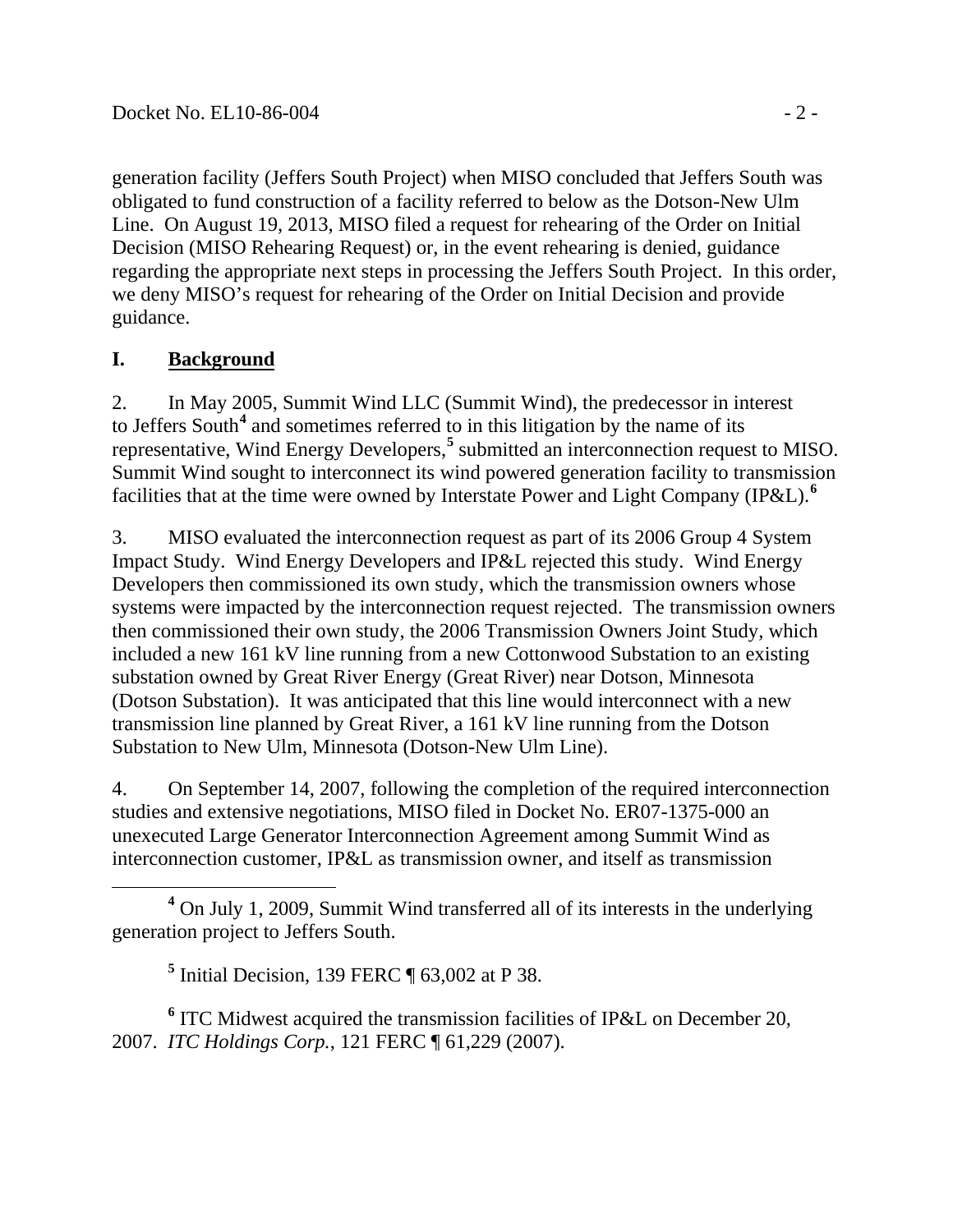provider (Interconnection Agreement). The Interconnection Agreement identified network upgrades designed to provide two outlets for the Jeffers South Project. The Interconnection Agreement provided for the upgrade of existing IP&L transmission facilities and the construction of a new Cottonwood Substation to the south of the Jeffers South Project in order to provide a southern outlet. It also provided for facilities to create a northern outlet for the output of the Jeffers South Project. **[7](#page-2-0)**

5. In addition, on December 10, 2007, MISO filed in Docket No. ER08-320-000 an unexecuted Facilities Construction Agreement among Summit Wind, Great River, and MISO. The Facilities Construction Agreement provided for the construction of certain network upgrades on Great River's system to accommodate the requested interconnection of the Jeffers South Project. The Facilities Construction Agreement identified an upgrade to the Dotson Substation from a 69 kV substation to a 69/161 kV substation, which was allegedly necessary to accommodate a new Cottonwood County to Dotson Corner 161 kV transmission line. The 2006 Transmission Owners Joint Study, which included the Dotson-New Ulm Line, formed the basis for the upgrades and facilities contemplated by the Interconnection Agreement and the Facilities Construction Agreement.**[8](#page-2-1)**

6. MISO filed the Interconnection Agreement and the Facilities Construction Agreement unexecuted because Summit Wind contested its cost responsibility for the network upgrades under both agreements. On February 8, 2008, the Commission issued an order consolidating Docket Nos. ER07-1375-000 and ER08-320-000 and setting the Interconnection Agreement and Facilities Construction Agreement for hearing and settlement judge procedures.**[9](#page-2-2)**

7. In 2009, Summit Wind, ITC Midwest LLC (ITC Midwest) (the successor to IP&L), Great River, and MISO jointly filed a settlement agreement (Settlement Agreement) to resolve all issues in dispute in the proceeding. The Commission approved the uncontested Settlement Agreement. **[10](#page-2-3)** Soon after this approval of the Settlement Agreement, Great River announced that it no longer intended to construct the Dotson-New Ulm Line. Jeffers South and MISO executed a restudy agreement on

<span id="page-2-1"></span>**<sup>8</sup>** *Id.* n.27, PP 51, 125, 128.

<span id="page-2-2"></span>**<sup>9</sup>** *Midwest Indep. Transmission Sys. Operator, Inc.*, 122 FERC ¶ 61,113 (2008).

<span id="page-2-3"></span>**<sup>10</sup>** *Midwest Indep. Transmission Sys. Operator, Inc.*, 128 FERC ¶ 61,121 (2009).

<span id="page-2-0"></span>**<sup>7</sup>** Order on Complaint, 134 FERC ¶ 61,013 at P 4.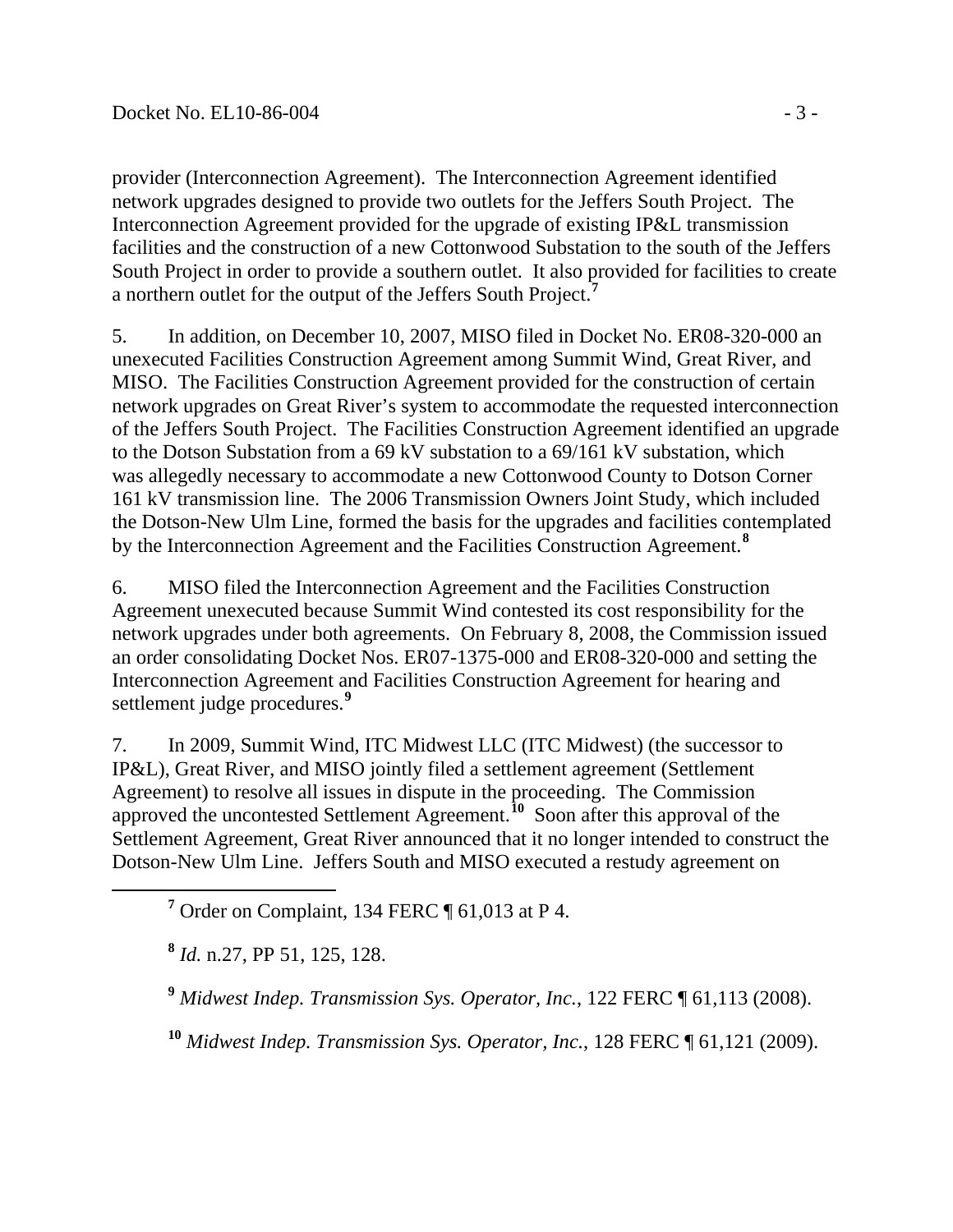October 19, 2009 (Restudy Agreement), and Excel Engineering Inc. performed two restudies of the Jeffers South Project, one commissioned by Jeffers South and the other commissioned by MISO (2010 MISO Restudy).**[11](#page-3-0)**

8. The 2010 MISO Restudy considered three different outlet studies for the Jeffers South Project. MISO ultimately chose an option that included the Dotson-New Ulm Line and a single 161 kV line from Cottonwood to Heron Lake. On September 1, 2010, Jeffers South filed a complaint in Docket No. EL10-86-000. Jeffers South argued that MISO violated its obligation under the "but for" standard, as interpreted in Community Wind,<sup>[12](#page-3-1)</sup> to identify and quantify the least-cost option when determining the network upgrades necessary to interconnect the Jeffers South Project. Jeffers South explained that Great River's decision not to construct the Dotson-New Ulm Line prompted restudy of the Jeffers South Project. Jeffers South stated that the study that it commissioned identified a number of alternative options costing approximately \$14 million or less that do not involve construction of the Dotson-New Ulm Line. **[13](#page-3-2)**

9. Jeffers South stated that the 2010 MISO Restudy retains the previous two-outlet interconnection plan and assigns the costs of the Dotson-New Ulm Line (approximately \$43 million) to Jeffers South. Jeffers South argued that MISO was not necessarily required to select the least-cost option when determining what network upgrades should be constructed to accommodate a requested interconnection, but the least-cost option must nevertheless be identified and quantified during the study process to establish the maximum costs that may be allocated to the interconnection customer.<sup>[14](#page-3-3)</sup>

10. On January 7, 2011, the Commission issued an order finding that MISO had not violated the "but for" standard by failing to identify and quantify the least-cost option to interconnect the Jeffers South Project. The Commission stated that it clarified in *Community Wind II* that in the context of MISO's Tariff, the "but for" standard is a cost

**<sup>11</sup>** Order on Complaint, 134 FERC ¶ 61,013 at P 8.

<span id="page-3-2"></span><span id="page-3-1"></span><span id="page-3-0"></span>**<sup>12</sup>** *Midwest Indep. Transmission Sys. Operator, Inc.*, 129 FERC ¶ 61,019 (2009), *order on reh'g*, 131 FERC ¶ 61,165 (*Community Wind II*), *order on reh'g*, 133 FERC ¶ 61,011 (2010) (together, *Community Wind*).

**<sup>13</sup>** Order on Complaint, 134 FERC ¶ 61,013 at P 9.

<span id="page-3-3"></span>**<sup>14</sup>** *Id.* PP 9, 11.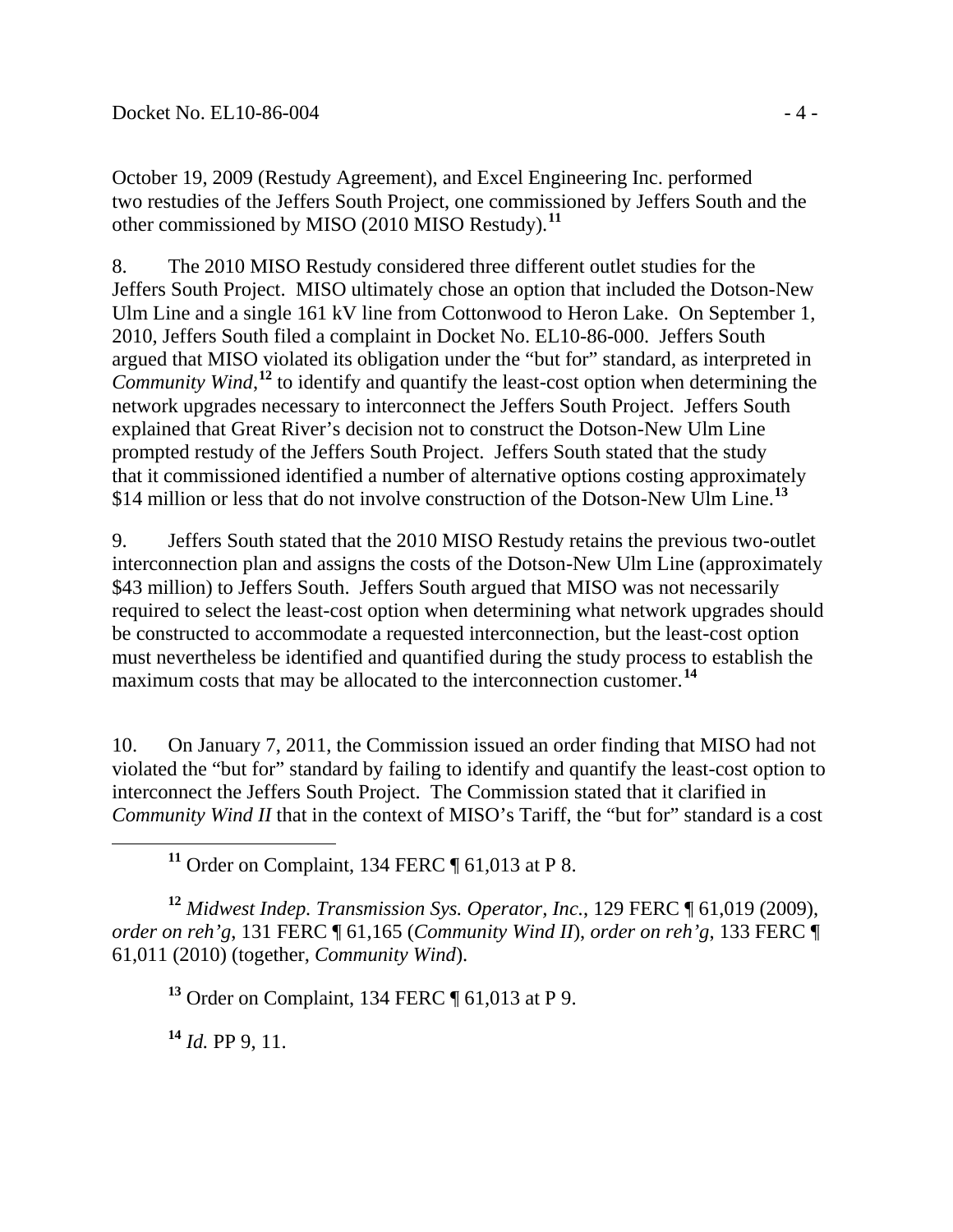allocation principle that limits the cost responsibility of an interconnection customer, but the Commission had never stated that MISO must identify and quantify the least-cost option during the study process. The Commission found that Jeffers South's complaint otherwise raised issues of material fact, and the Commission therefore established hearing and settlement judge procedures.**[15](#page-4-0)** A hearing took place on December 12, 2011. The Presiding Judge issued the Initial Decision on April 16, 2012.

11. In the Initial Decision,**[16](#page-4-1)** the Presiding Judge found that Jeffers South had not shown that MISO's actions in this matter were unjust, unreasonable, unduly discriminatory or preferential. The Presiding Judge found that Jeffers South did not prove, among other things, that MISO's use of the 2006 Transmission Owners Joint Study to develop the facilities study for the Jeffers South Project was not consistent with provisions of the Interconnection Procedures.<sup>[17](#page-4-2)</sup> The Presiding Judge stated that the 2010 MISO Restudy and other aspects of the processing of the Jeffers South Project interconnection request were consistent with governing rules and procedure.**[18](#page-4-3)**

12. The Presiding Judge also found that Jeffers South did not prove that MISO failed to follow the requirements of the Interconnection Procedures, the Settlement Agreement, or the Restudy Agreement in conducting the 2010 MISO Restudy.**[19](#page-4-4)** The Presiding Judge stated that despite Jeffers South's objections to use of the 2006 Transmission Owners Joint Study, which includes the Dotson-to-New Ulm Line, as the basis for the Jeffers South Project facilities study, its predecessor Wind Energy Developers had no such objections. The Presiding Judge concluded that Jeffers South is bound by the decisions of its predecessor(s).**[20](#page-4-5)**

**<sup>15</sup>** *Id.* PP 33-34.

<span id="page-4-2"></span><span id="page-4-1"></span><span id="page-4-0"></span>**<sup>16</sup>** This description of the Initial Decision is limited to a discussion of those matters that are relevant to the rehearing request in this subdocket. For a more detailed description of the Initial Decision, *see* Order on Initial Decision, 144 FERC ¶ 61,033 at PP 21-29.

**<sup>17</sup>** Initial Decision, 139 FERC ¶ 63,002 at P 125.

<span id="page-4-3"></span>**<sup>18</sup>** *Id.* P 125.

<span id="page-4-4"></span>**<sup>19</sup>** *Id.* P 126.

<span id="page-4-5"></span>**<sup>20</sup>** *Id.* P 128.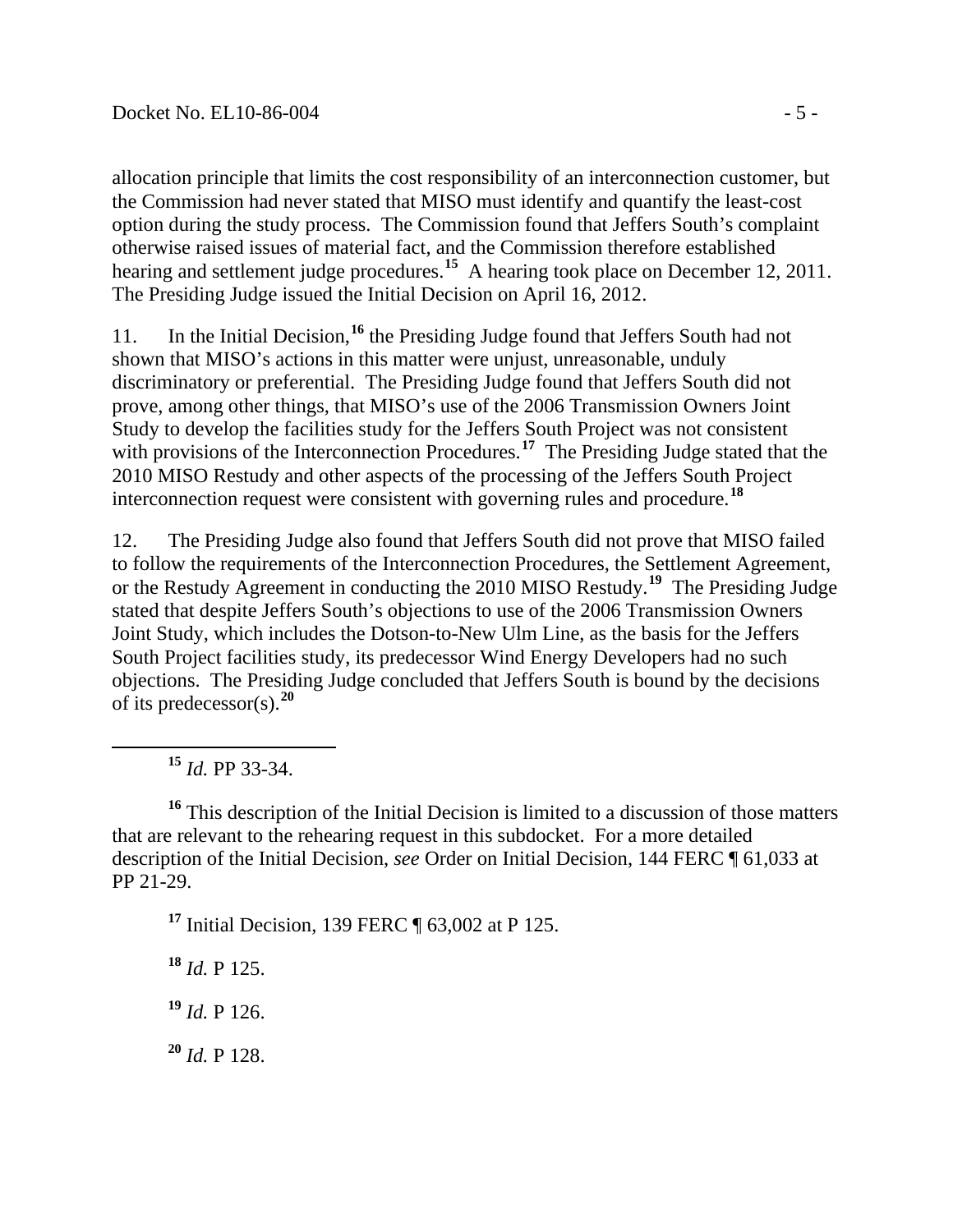13. The Presiding Judge stated that MISO's Tariff affords it a measure of discretion when determining facilities needed to interconnect a generator. The Presiding Judge found that the choice does not have to be the "least cost" alternative, but it does have to be reasonable. The Presiding Judge stated that Jeffers South's cost responsibility for network upgrades is limited to the portion of the network upgrades that would not be needed but for the interconnection of that interconnection customer's generator. The Presiding Judge stated that the evidence here is that the Jeffers South Project would tax the system unless the upgrades set forth in the 2006 Transmission Owners Joint Study were added to the system. The Presiding Judge stated that to connect the Jeffers South Project reliably and efficiently, as MISO is required to do, the upgrades in the 2010 MISO Restudy are required. The Presiding Judge stated that those upgrades are the upgrades Jeffers South's predecessor, Wind Energy Developers, requested in order to interconnect the Jeffers South Project.**[21](#page-5-0)**

14. The Commission reversed the Initial Decision in the Order on Initial Decision. The Commission found that the Jeffers South Project was only one of a number of considerations used to justify construction of the Dotson-New Ulm Line, and as a result it is not possible to conclude that the line would be unnecessary but for the Jeffers South interconnection request.**[22](#page-5-1)** The Commission found that while the Jeffers South Project created a need for network upgrades, there was no basis in the record to conclude that the Jeffers South Project would trigger a need for *all* the upgrades described in the 2010 MISO Restudy, which in turn relied upon assumptions in the 2006 Transmission Owners Joint Study. The Commission stated that the 2006 Transmission Owners Joint Study shows that the transmission owners, in particular Great River, affirmatively sought construction of the Dotson-New Ulm Line and the benefits it would provide and that the line was part of their own comprehensive transmission system plan.**[23](#page-5-2)** In addition, the Commission noted that MISO had acknowledged that this was the case.**[24](#page-5-3)**

<span id="page-5-0"></span>**<sup>21</sup>** *Id.* P 131.

**<sup>22</sup>** Order on Initial Decision, 144 FERC ¶ 61,033 at P 47.

**<sup>23</sup>** *Id*. P 51.

<span id="page-5-3"></span><span id="page-5-2"></span><span id="page-5-1"></span><sup>24</sup> *Id.* (citing MISO Answer to Complaint at 18 n.32, which referred to "[t]he upgrades on the [Great River] system" as "part of the overall coordinated plan. . . .").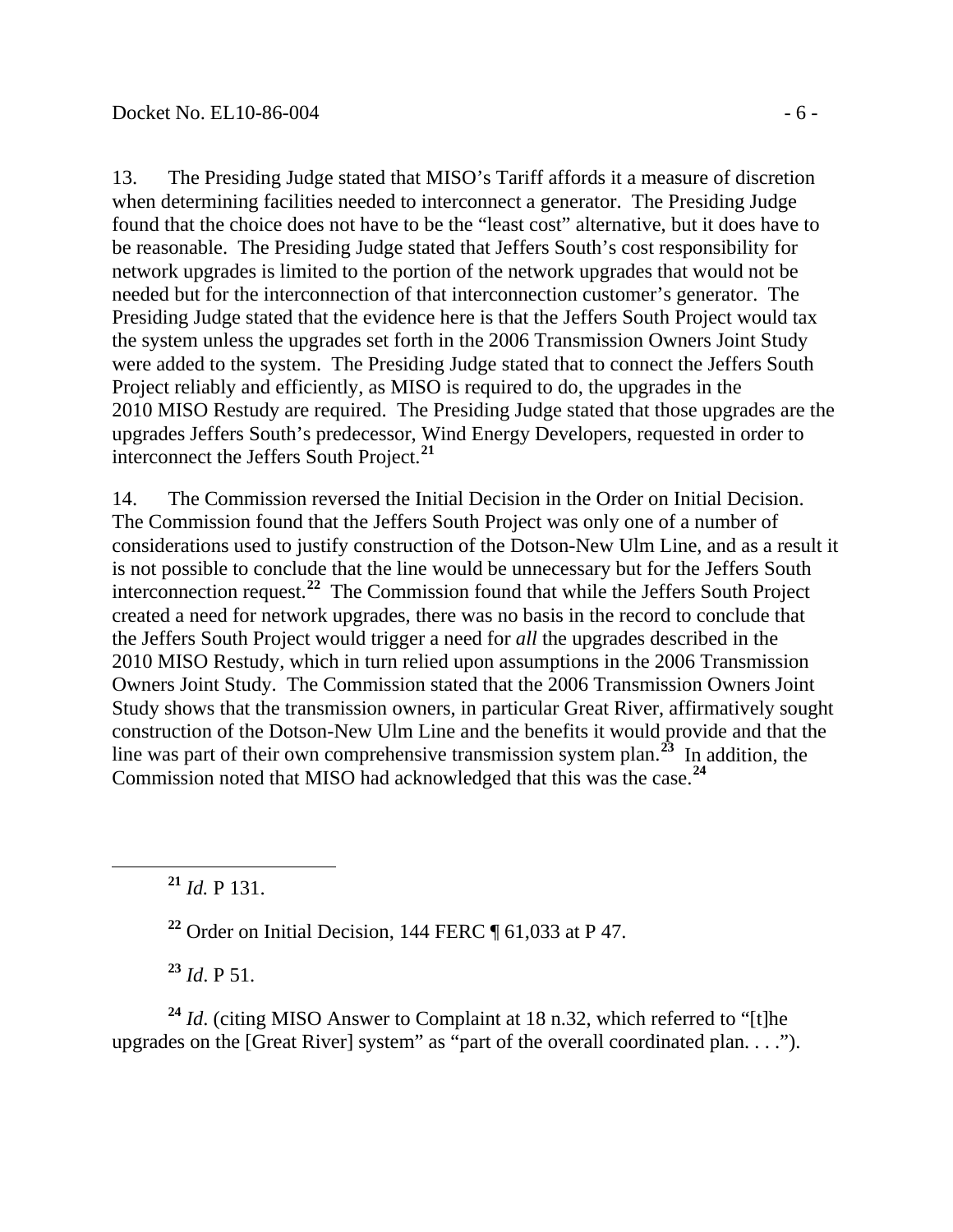15. The Commission found that the 2006 Transmission Owners Joint Study was considerably more than a system impact study done for the Jeffers South Project. It was commissioned as part of a larger "[Great River] sponsored vision study."**[25](#page-6-0)** The Commission noted that the study states that it was "developed based on the plans developed in the vision study performed by Excel Engineering for a large wind generator near Storden [i.e., the Jeffers South Project]"**[26](#page-6-1)** and that it was also undertaken to pursue other goals, viz., to "facilitate better overall system performance," and to address "other deficiencies in the region including providing the City of New Ulm network transmission service and Mankato area load serving issues."<sup>[27](#page-6-2)</sup> The Commission thus found that one could not conclude that the Dotson-New Ulm Line would not be necessary but for the interconnection of the Jeffers South Project; rather, the 2006 Transmission Owners Joint Study indicates that the Dotson-New Ulm Line would not be necessary but for a number of other significant developments. The Commission found that other evidence in the record confirms this point, including a number of provisions of the Facilities Construction Agreement among Summit Wind, Great River, and MISO. **[28](#page-6-3)** The Commission thus found that there was more than sufficient evidence to demonstrate that assigning responsibility for the Dotson-New Ulm Line to Jeffers South does not satisfy the "but for" standard.

### **II. Request for Rehearing, or in the Alternative, Guidance, and Responsive Pleadings**

16. In its request for rehearing, or in the alternative, guidance, MISO maintains that there are two errors in the Order on Initial Decision: (1) the Order on Initial Decision violates the Federal Power Act and is arbitrary and capricious under the Administrative Procedure Act because it finds that Jeffers South is not bound by the actions of its predecessor in interest, Summit Wind; and (2) the Order on Initial Decision erred in not specifying the remedy granted to Jeffers South and MISO requests guidance regarding the appropriate next steps in processing the Jeffers South Project.**[29](#page-6-4)**

- <span id="page-6-1"></span>**<sup>26</sup>** *Id*. (internal citations omitted)*.*
- <span id="page-6-2"></span>**<sup>27</sup>** *Id*. (internal citations omitted)*.*

<span id="page-6-3"></span>**<sup>28</sup>** *Id*. P 54.

<span id="page-6-4"></span>**<sup>29</sup>** MISO Rehearing Request at 5 (internal citations omitted).

<span id="page-6-0"></span>**<sup>25</sup>** *Id*. P 52 (internal citations omitted).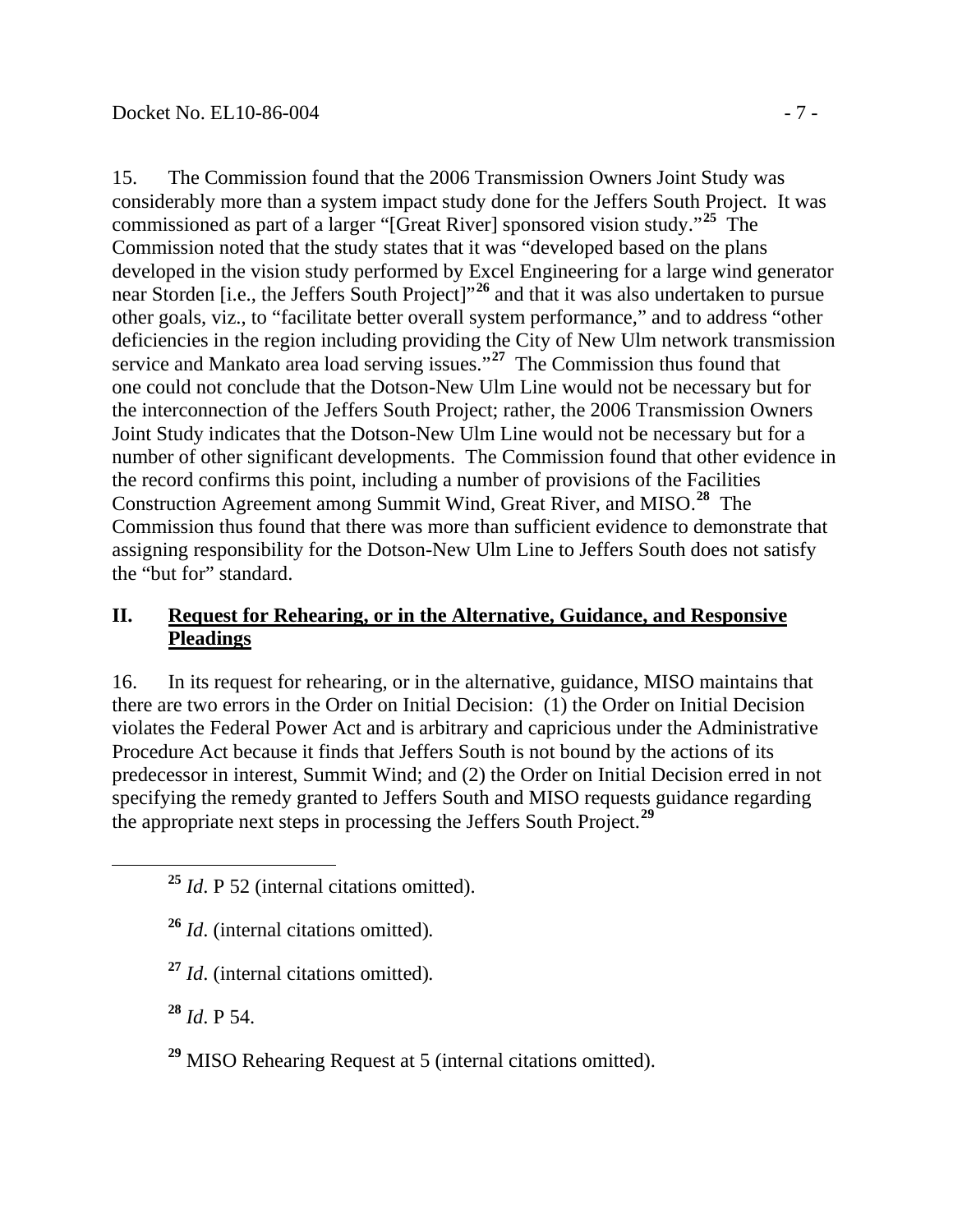17. To support rehearing MISO argues that the Commission erred in finding that Summit Wind, Jeffers South's predecessor in interest, did not consent to be responsible for the costs determined by the results of the 2006 Transmission Owners Joint Study and that Summit Wind's consent does not apply to Jeffers South because of the limitations created by the "but for" standard.**[30](#page-7-0)** MISO maintains that evidence in the record demonstrates that Summit Wind and its representative, Wind Energy Developers, affirmatively suggested the interconnection alternative that led to the study that MISO maintains Jeffers South later repudiated. MISO also alleges that the "but for" standard was not violated.**[31](#page-7-1)**

18. As record evidence in support of its position, MISO points to a number of statements in the Initial Decision. First, MISO notes that the Presiding Judge found that the interconnection of the Jeffers South Project presented a number of challenges, including:

using an alternative proposal based on the suggestion of Jeffers South predecessor, Wind Energy Developers; having transmission owners develop a follow-up plan based on the alternative proposal; having

**<sup>30</sup>** *Id*. at 6.

<span id="page-7-1"></span><span id="page-7-0"></span>**<sup>31</sup>** *Id*. at 7 (citing Initial Decision, 139 FERC ¶ 63,002 at PP 127-128 and record evidence cited therein).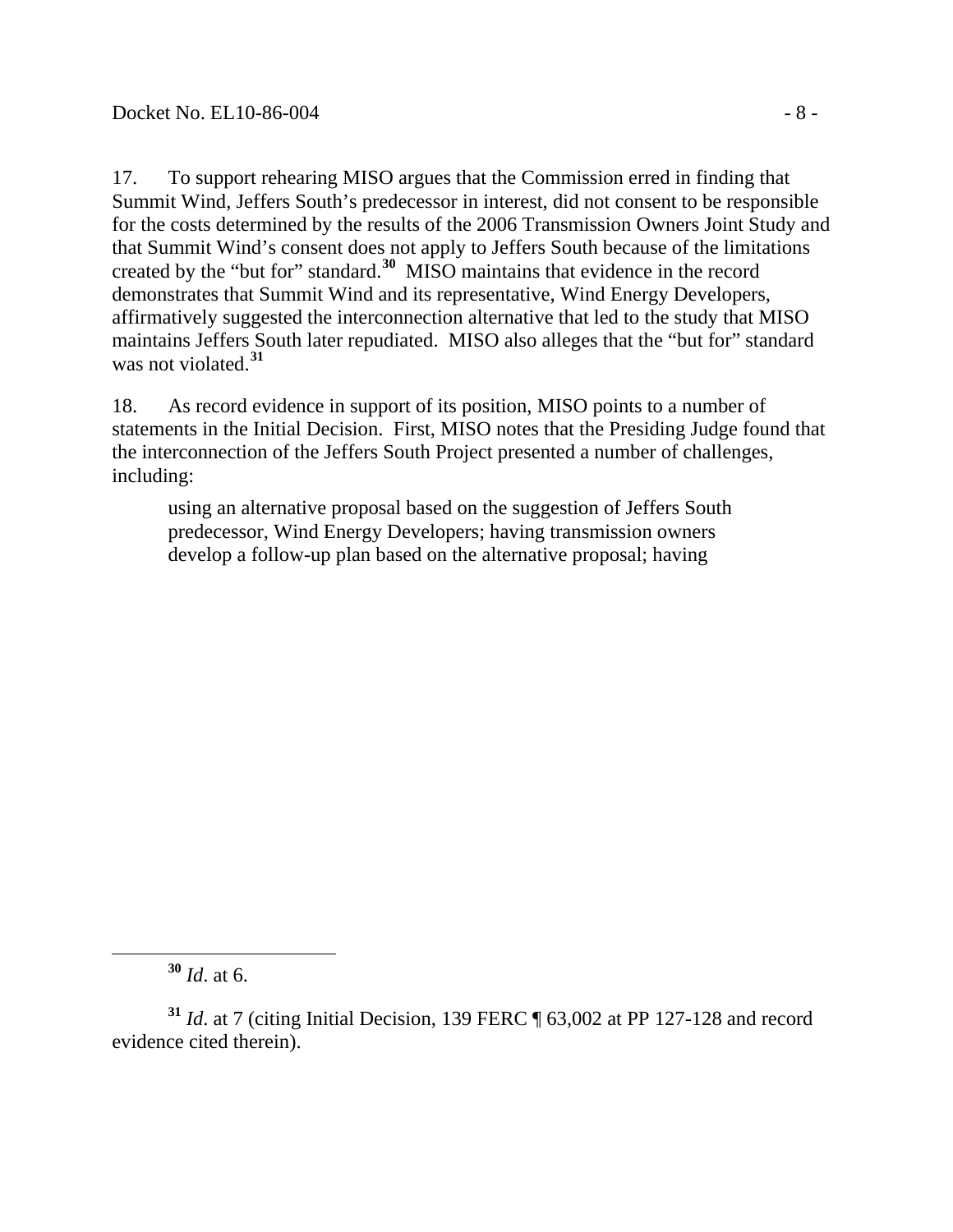an earlier interconnection customer's decisions repudiated by a successor. . . . **[32](#page-8-0)**

19. Next, MISO notes that the Presiding Judge found that while Jeffers South objects to the use of the 2006 Transmission Owners Joint Study, which includes the Dotson-New Ulm Line, "its predecessor Wind Energy Developers had no such objections," and "Jeffers South is bound by the decisions of its predecessor(s)."**[33](#page-8-1)**

20. As record evidence regarding the upgrades contained in the 2010 Midwest ISO Restudy, MISO notes that the Presiding Judge found that those upgrades "are required," and that they are "upgrades Jeffers South's predecessor, Wind Energy Developers, asked Midwest ISO to link to [the Jeffers South Project]."<sup>[34](#page-8-2)</sup> MISO also notes that the Presiding Judge found that "[t]he network upgrades identified in the 2010 Midwest ISO Restudy, including the Dotson-to-New Ulm Line comport with the 'but for' rule and will reliably and efficiently interconnect [the Jeffers South Project]."**[35](#page-8-3)**

21. Finally, MISO notes that the Presiding Judge found that "Jeffers South did not carry its burden of proving" that the 2010 Midwest ISO restudy did not comply with the governing rules and procedures or that the processing of the Jeffers South interconnection request was not otherwise in accord with the law, that MISO did not violate its Tariff in performing the restudy, including application of the "but for" test, and that Jeffers South is not entitled to any relief.**[36](#page-8-4)** MISO argues that "[t]his record evidence contradicts the Commission's determination that Jeffers South should not be bound by the decisions of its predecessor in interest."**[37](#page-8-5)**

<span id="page-8-1"></span>**<sup>33</sup>** *Id*. at 7 (emphasis removed) (quoting Initial Decision, 139 FERC ¶ 63,002 at P 128).

<span id="page-8-4"></span><span id="page-8-3"></span><span id="page-8-2"></span>**<sup>34</sup>** *Id*. at 8 (emphasis removed) (quoting Initial Decision, 139 FERC ¶ 63,002 at P 139).

**<sup>35</sup>** *Id*. (emphasis removed) (quoting Initial Decision, 139 FERC ¶ 63,002 at P 128).

**<sup>36</sup>** *Id*. (citing Order on Initial Decision, 139 FERC ¶ 63,002 at PP 143-145).

<span id="page-8-5"></span>**<sup>37</sup>** *Id*.

<span id="page-8-0"></span>**<sup>32</sup>** *Id*. at 7 (emphasis removed) (quoting Initial Decision, 139 FERC ¶ 63,002 at P 127).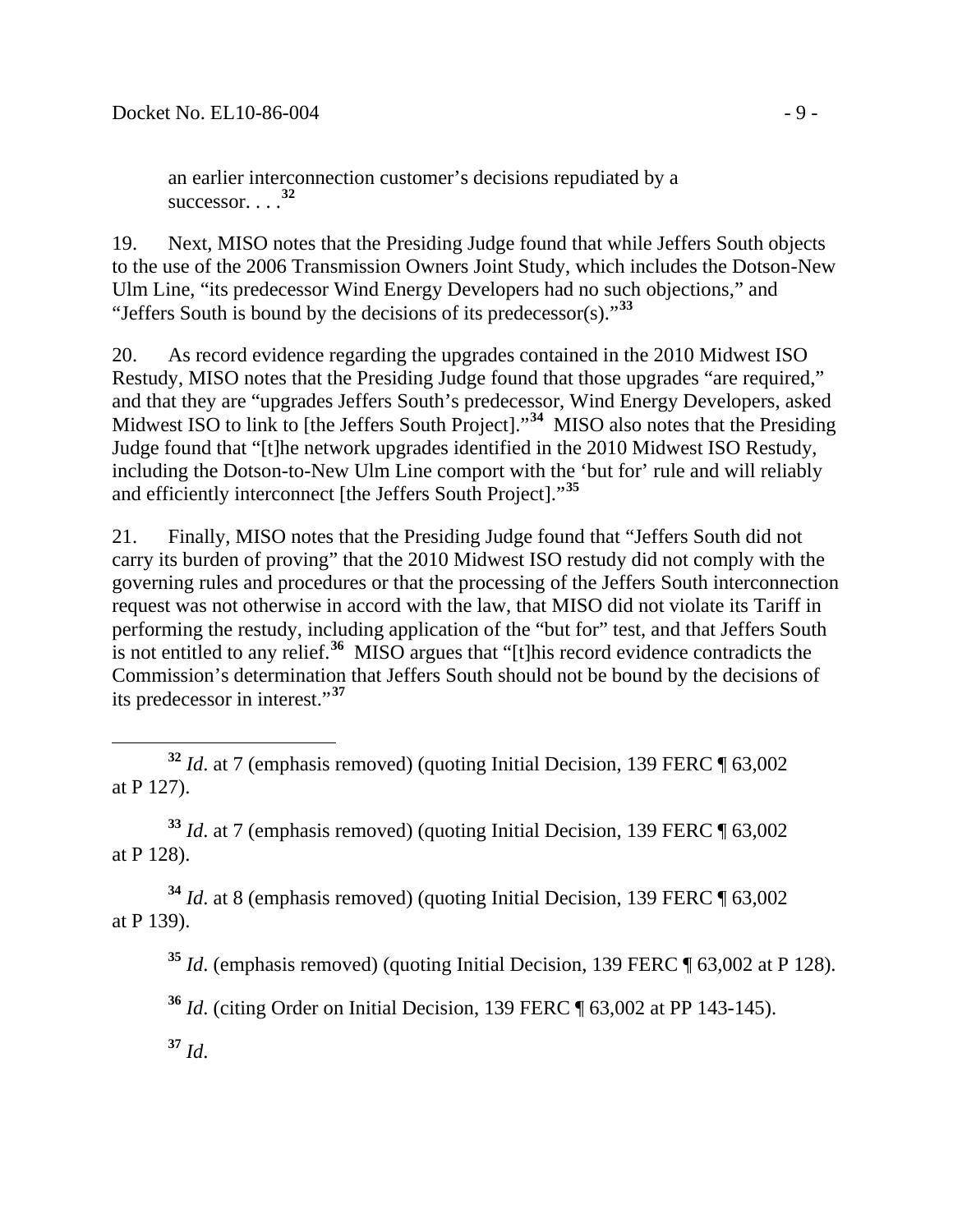22. MISO also argues that the Commission ignored evidence of Jeffers South's consent to assignment, which requires that Jeffers South abide by the terms of the Large Generator Interconnection Agreement and Facilities Construction Agreement following assignment of those agreements to Jeffers South as Summit Wind's successor in interest. MISO maintains that Jeffers South should not be entitled to avoid the impact of Summit Wind's decision simply because Summit Wind assigned its interest in the Jeffers South Project to Jeffers South.

23. In addition, MISO argues that the Commission erred in finding that Jeffers South's predecessor consented to MISO's use of the 2006 Transmission Owners Joint Study for purposes of a system impact study for the Jeffers South Project, but then found that the MISO study process did not satisfy the "but for" standard. MISO states that the Commission's Order on Complaint addressed the "but for" standard and explained that the standard is not whether a "least cost" alternative exists, and that MISO should use its study process to identify network upgrades that both ensure that an interconnection customer or a group of interconnection customers can reliably connect to the transmission system and that the network upgrades chosen promote efficiency. MISO states that in the Initial Decision the Presiding Judge found that the MISO process was appropriate and that the "'network upgrades identified in the 2010 Midwest ISO Restudy, including the Dotson-to-New Ulm Line comport with the "but for" rule and will reliably and efficiently interconnect [the Jeffers South Project].'"**[38](#page-9-0)** MISO maintains that this demonstrates that these upgrades identified in the MISO study process satisfy the "but for" test.

24. In its request for guidance, MISO proposes a series of steps for processing the Jeffers South interconnection request going forward in the event that the Commission denies rehearing, and requests that the Commission acknowledge that this process is consistent with the Order on Initial Decision. First, MISO proposes to use the current version of Attachment X (Generator Interconnection Procedures (GIP)), which includes changes made during the third phase of MISO's queue reform proceeding while the

<span id="page-9-0"></span>**<sup>38</sup>** *Id*. (citing Order on Initial Decision, 139 FERC ¶ 63,002 at P 139).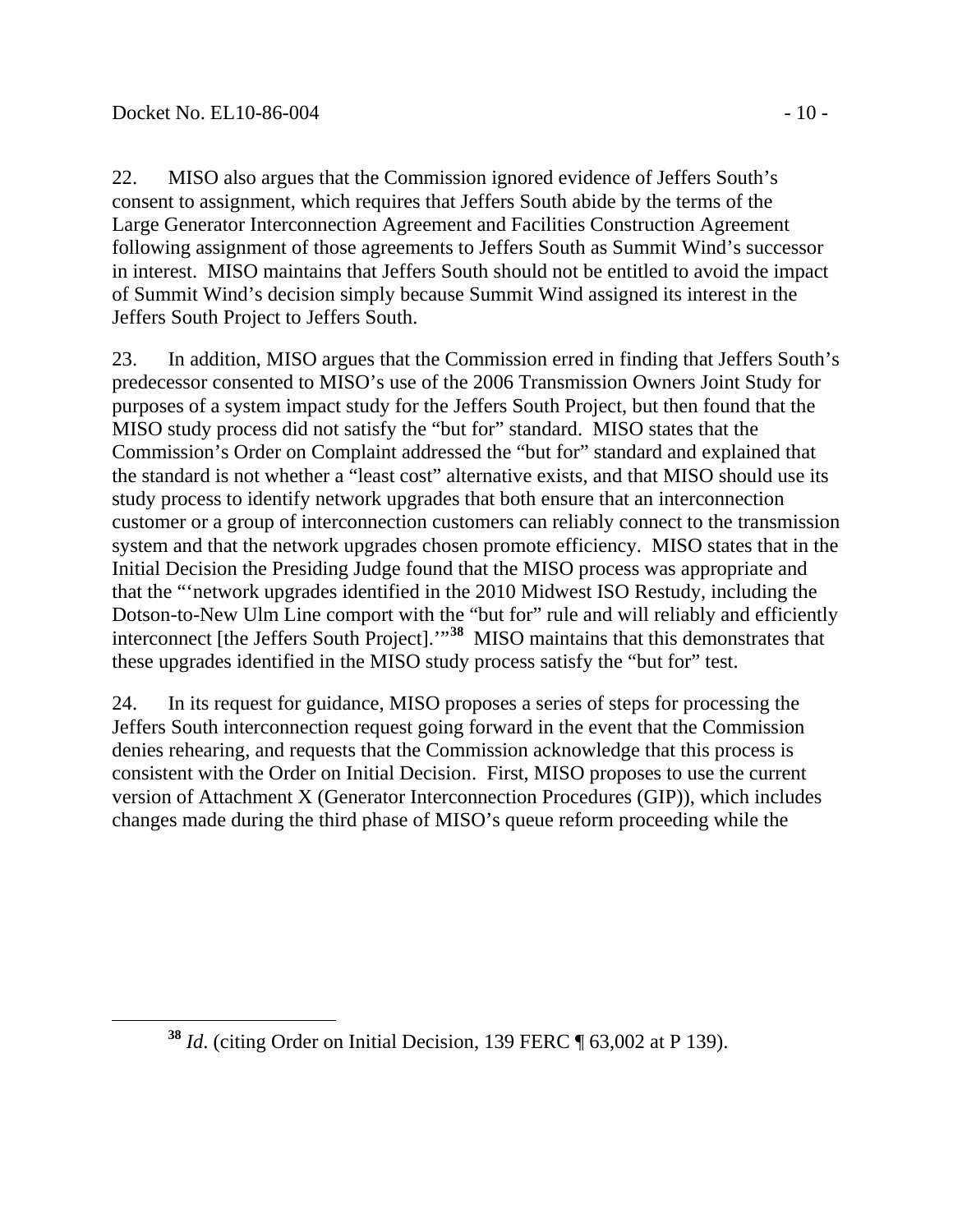Jeffers South litigation was ongoing before the Commission.**[39](#page-10-0)** MISO states that while the Order on Initial Decision specifies that any necessary restudy for the interconnection request must follow the procedures and timeline defined in Attachment X of the MISO Tariff, the Commission did not specify which version of Attachment X should apply. MISO notes that the Commission held in the Queue Reform III Rehearing Order that it is just and reasonable to apply the version of the GIP that is in effect at the time a restudy notice is given to existing projects. MISO states that it is not proposing unilateral amendment to agreements under the GIP, but rather would be applying the Revised GIP to the restudy in accordance with the Commission's Queue Reform III Rehearing Order.

25. MISO argues that using the Revised GIP is just and reasonable because restudy of the Jeffers South Project would have to be done as part of the ongoing group studies in the Definitive Planning Phase, **[40](#page-10-1)** and it is impractical to use the procedures that were in place at the time the Jeffers South agreements were filed in 2008. MISO states that the size of the interconnection queue has significantly reduced since that time, and this changes generation assumptions. MISO states that restudying the Jeffers South Project under the outdated Large Generator Interconnection Procedures would raise uncertainty for numerous other projects and could trickle down to the latest study cycle due to redistributions of upgrades that could happen across lower-queued cycles.

26. MISO also argues that if, as Jeffers South argued, moving Jeffers South's Point of Interconnection to Heron Lake would not affect the rest of the queue, then the Jeffers South Project will not be harmed by being studied as a Definitive Planning Phase

<span id="page-10-1"></span>**<sup>40</sup>** The Definitive Planning Phase is the last phase of the MISO interconnection process prior to negotiation of an interconnection agreement. Under the Revised GIP, a project may elect to proceed through the interconnection process to the Definitive Planning Phase if it is prepared to proceed or remain in its new lower-queue position in the preceding phase, the System Planning and Analysis Phase. *See* Queue Reform III Order, 138 FERC ¶ 61,233 at PP 12-14 (describing the Revised GIP).

<span id="page-10-0"></span>**<sup>39</sup>** In the queue reform proceeding, MISO revised its GIP to make improvements to address backlogs in the interconnection queue and late-stage terminations of generator interconnection agreements. *See Midwest Indep. Transmission Sys. Operator, Inc.*, 138 FERC ¶ 61,233 (2012) (Queue Reform III Order), *order on reh'g and compliance filing*, 139 FERC ¶61,253 (2012) (Queue Reform III Rehearing Order), *order on clarification,* 150 FERC ¶ 61,035 (2015). We refer to the version of the GIP that was accepted in the queue reform proceeding as the "Revised GIP".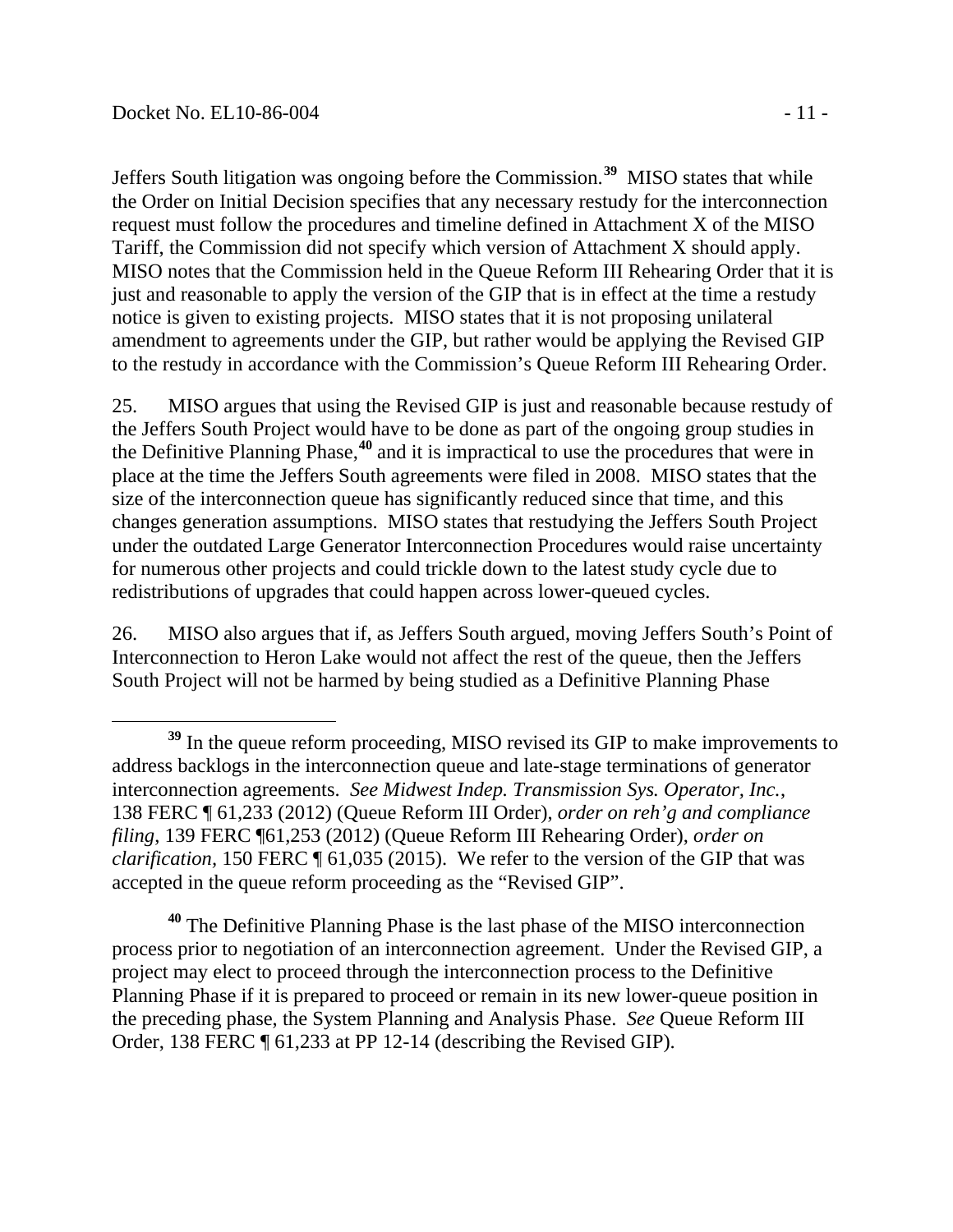project. **[41](#page-11-0)** MISO maintains that this could even provide efficiency benefits while, in contrast, one-time use of the superseded Large Generator Interconnection Procedures for the Jeffers South Project would require MISO to divert resources used for the Revised GIP.

27. MISO further states that if the Jeffers South Project entered the Definitive Planning Phase, it would be subject to "readiness" milestones under the Revised GIP, but the Jeffers South Project could elect to remain in the System Planning and Analysis Phase at a minimal cost. MISO states that it would treat the Jeffers South Project as an "outstanding request" and would provide up to 90 calendar days for the project to transition to the Revised GIP. MISO also would consider the Jeffers South Project to be an Interconnection Request, subject to study or restudy, for which an Interconnection Agreement has been executed but the generating facility has not yet commenced commercial operation. MISO states that as a result, because the Jeffers South Project has not met the milestones under the Interconnection Agreement and Facilities Construction Agreement, it would need to meet the requirements of section 8.2 of the GIP at the end of the 90 day transition period, including payment of a study deposit and providing the Definitive Planning Phase entry milestone. According to MISO, this will demonstrate that the Jeffers South project is ready to proceed if it chooses to enter the Definitive Planning Phase.

28. Second, MISO proposes to restudy using one Point of Interconnection. MISO states that in the Order on Initial Decision the Commission did not clearly address Jeffers South's request to move its Point of Interconnection to Heron Lake. MISO states that it reads the Order on Initial Decision as permitting restudy at the Heron Lake Point of Interconnection that Jeffers South requested absent a finding that the change would harm any lower-queued project. MISO states that under the Revised GIP, a change in the Point of Interconnection must happen before the Definitive Planning Phase, and under the Revised GIP, a change would be permissible. MISO states that ITC Midwest, the transmission owner to which the Jeffers South Project would interconnect at Heron Lake, has authorized MISO to state that ITC Midwest does not object to restudy at the new Heron Lake Point of Interconnection.

<span id="page-11-0"></span>**<sup>41</sup>** Request for Rehearing at 16 (citing Order on Initial Decision, 144 FERC ¶ 61,033 at P 21 & 26).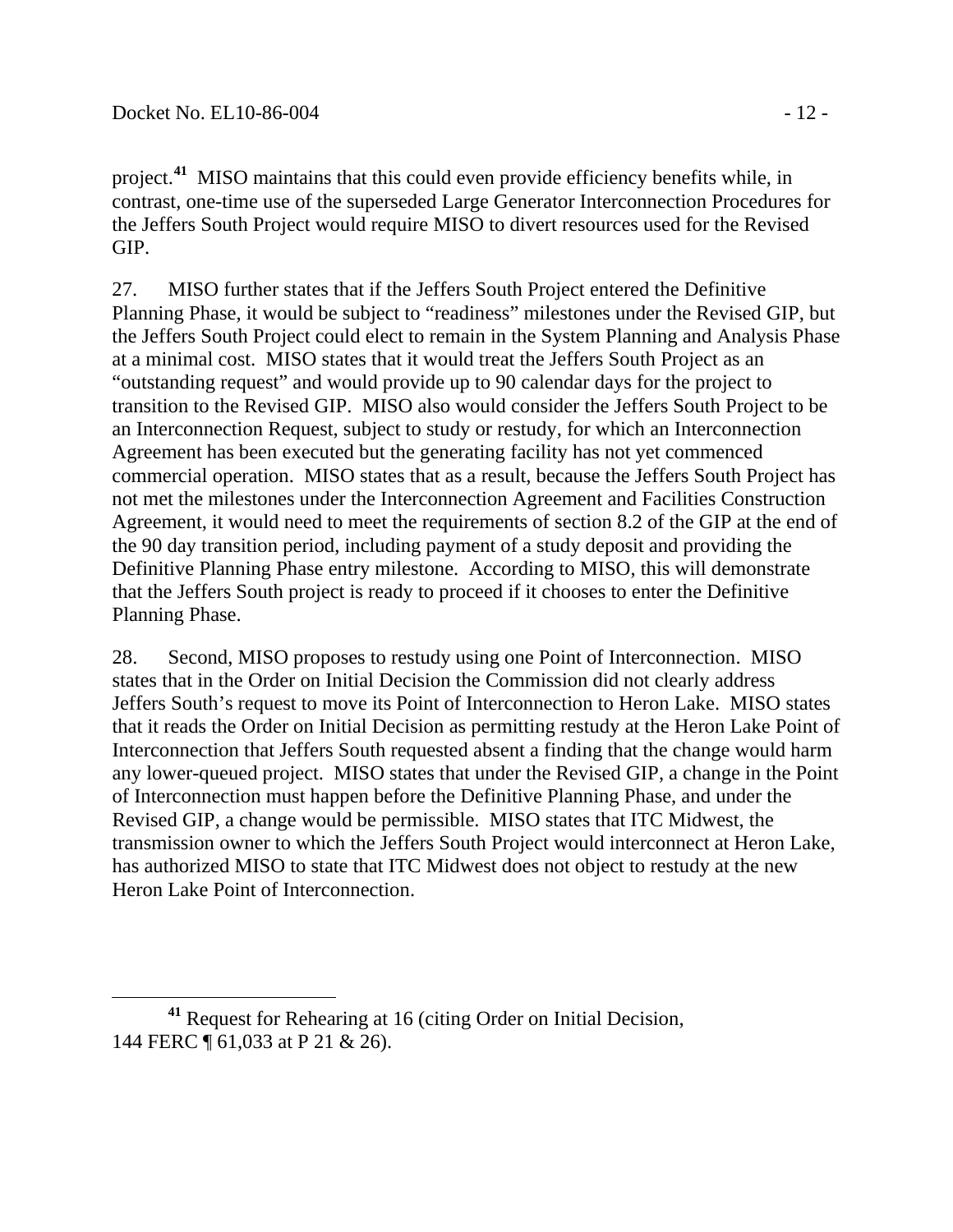29. MISO states that it would perform the restudy using the process in the Revised GIP for a single Point of Interconnection (either the current Point of Interconnection or the Heron Lake Point of Interconnection later requested by Jeffers South), and it would not extend the restudy to review multiple Points of Interconnection, to consider the impact of other projects in hypothetical scenarios, or proceed with the restudy until Jeffers South funds it. MISO states that the Revised GIP requires that a project entering the Definitive Planning Phase provide a "definitive Point of Interconnection." MISO states that the GIP also states that MISO will provide a notice of restudy if a restudy is required, and that the GIP in effect at the time that notice is given will apply. MISO asks that the Commission acknowledge that providing the Jeffers South Project with the option to change its Point of Interconnection to Heron Lake is consistent with the Order on Initial Decision, but that the Commission did not grant Jeffers South any alternative relief, but only the relief requested in Jeffers South's complaint (i.e., guidance on a restudy) as discussed in the Order on Initial Decision. **[42](#page-12-0)** MISO states that if the Jeffers South Project wishes consideration of multiple possible Points of Interconnection, the best course of action under the Revised GIP would be to enter the System Planning and Analysis Phase. MISO states that once those studies allow Jeffers South to select a single Point of Interconnection, it can enter the Definitive Planning Phase.

30. Third, MISO proposes that Jeffers South retain Generator Interconnection Agreement suspension rights under the Interconnection Agreement and the Facilities Construction Agreement, but must use them prior to the restudy under the Revised GIP. MISO states that the Order on Initial Decision specified that the Jeffers South Project had a certain amount of suspension time remaining under its Interconnection Agreement and Facilities Construction Agreement. However, MISO argues that the project should either move forward under the MISO process or suspend. According to MISO, because suspension is incompatible with the Revised GIP, the Jeffers South Project must exercise these rights prior to entering the Definitive Planning Phase for a restudy. MISO states that permitting an interconnection customer to linger in the Definitive Planning Phase stage is contrary to the GIP procedure limiting suspension rights under the Interconnection Agreement to ensure the certainty that once a customer executes an interconnection agreement, the network upgrades will be built, and is incompatible with effective processing of the queue.

<span id="page-12-0"></span>**<sup>42</sup>** *Id*. at 22 (citing Order on Initial Decision, 144 FERC ¶ 61,033 at P 1).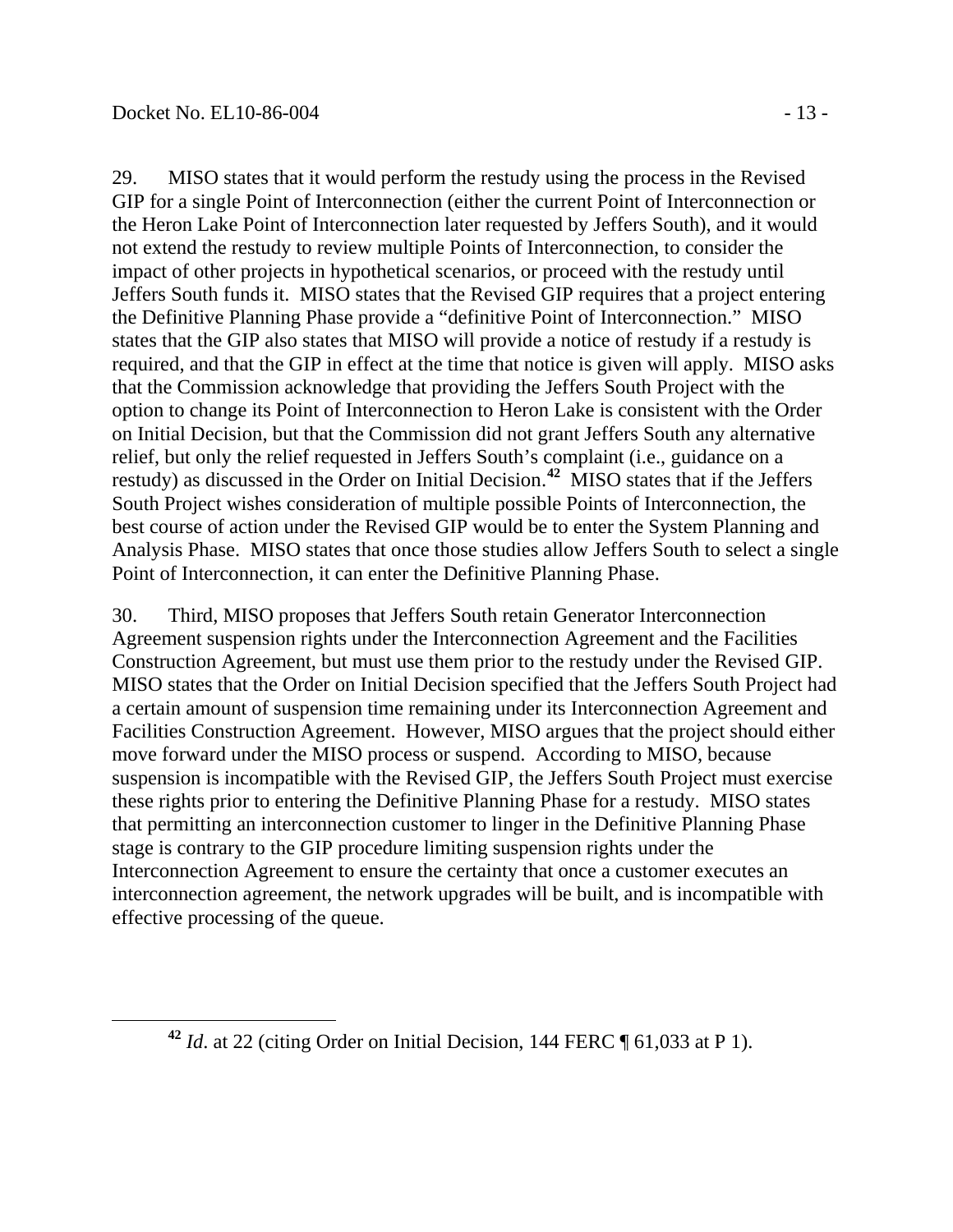31. MISO states that alternatively, if Jeffers South asks that its project be placed in suspension now, MISO will suspend work on it (i.e., MISO would not proceed with a restudy or seek milestone payments or a payment to fund a restudy at this time) and the suspension time for the Jeffers South Project will count down. MISO states that it revised its Tariff to limit suspension rights due to the uncertainty that the old suspension process caused, and these rights must be applied in a way so as not to harm other projects in the queue. According to MISO, applying the Revised GIP and allowing the Jeffers South Project to exercise suspension rights only prior to entering the Definitive Planning Phase for a restudy will prevent the Jeffers South Project from lingering in the queue indefinitely.

32. Finally, MISO asks that the Commission acknowledge that it is consistent with the Order on Initial Decision to apply to the Jeffers South Project the 100 percent reimbursement policy that applies to Network Upgrades on the ITC Midwest transmission system. MISO states that while the Commission has found that the 100 percent reimbursement policy for generator interconnection projects will not apply to projects connecting to the ITC Midwest transmission system going forward,**[43](#page-13-0)** the Settlement Agreement and the Commission's order originally accepting ITC Midwest's 100 percent reimbursement proposal provide for the application of the 100 percent reimbursement methodology to the Jeffers South Project. **[44](#page-13-1)** MISO states that ITC Midwest has authorized it to state that ITC Midwest does not object to applying that methodology based on the unique facts and orders in this case. MISO states that if Network Upgrades on the transmission system of another Transmission Owner are found to be needed, then the reimbursement policies in Attachment FF of the MISO Tariff (Transmission Expansion Planning Protocol) applicable to that transmission owner would apply, and if the Network Upgrades are on a non-MISO transmission owner's transmission system, then that non-MISO transmission owner's refund rules would apply.

33. In its answer to MISO's request for guidance, Jeffers South states that there has been no dispute regarding which version of Attachment X governed the Jeffers South interconnection. It states that the parties to this proceeding have stipulated that the version of Attachment X that applies to Jeffers South for all purposes is the Large

<span id="page-13-0"></span> **<sup>43</sup>** *Id*. at 24 (citing *Interstate Power and Light Co. v. ITC Midwest, LLC*, 144 FERC ¶ 61,052 (2013)).

<span id="page-13-1"></span>**<sup>44</sup>** *Id*. (citing *ITC Midwest, LLC and Midwest Indep. Transmission Sys. Operator, Inc.*, 124 FERC ¶ 61,150, at P 30 (2008)).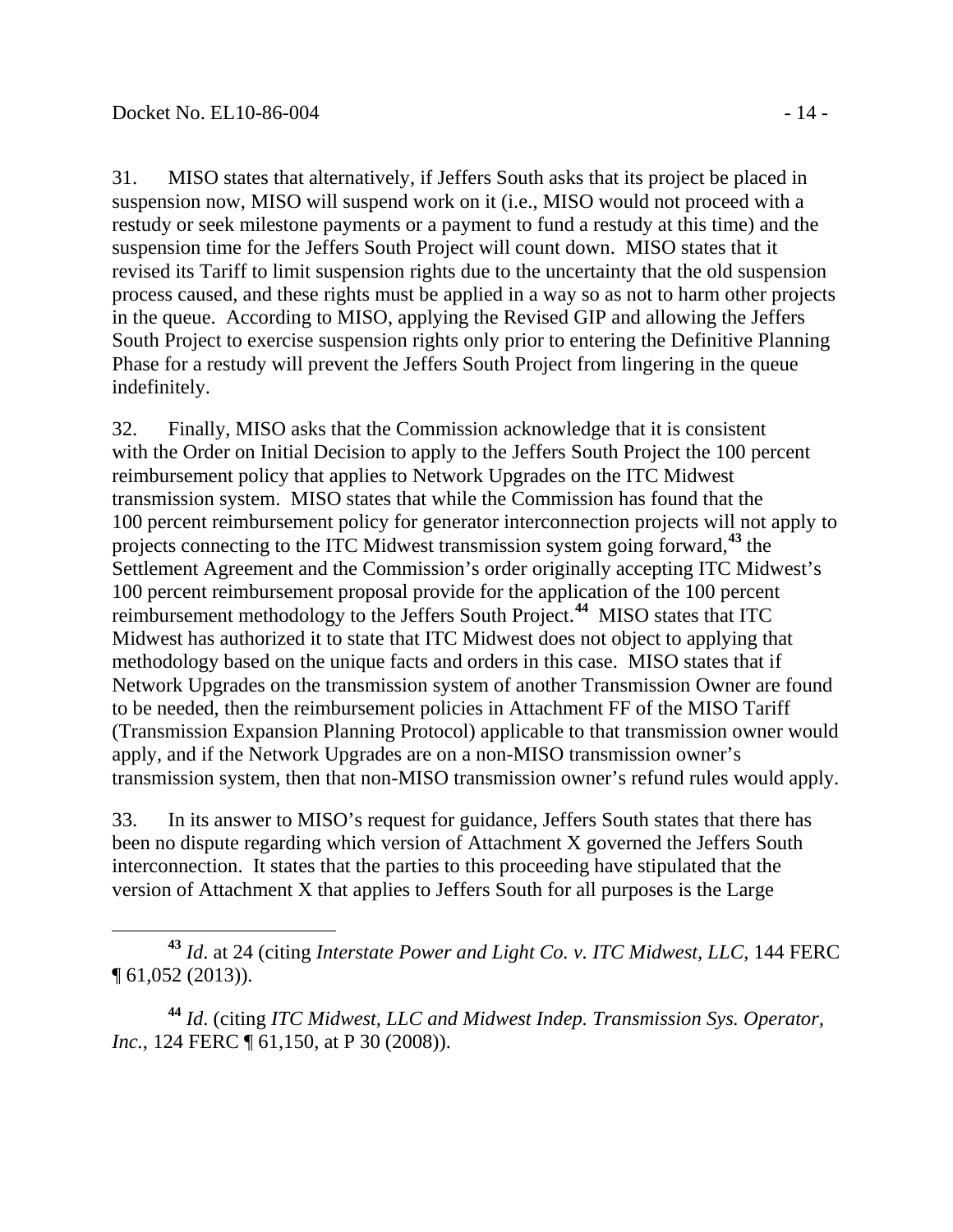Generator Interconnection Procedures consistent with the Settlement Agreement. Jeffers South argues that MISO is proposing to change the parties' agreement on this matter unilaterally. Jeffers South argues that it would be unjust and unreasonable to apply the current GIP to it because MISO has caused whatever uncertainty there has been for existing projects.**[45](#page-14-0)**

34. Jeffers South argues that MISO is attempting to introduce facts into this proceeding and that MISO is making arguments about the effect of the Jeffers South Project on other projects that have not been identified. Jeffers South also states that the only justification that MISO provides for its request is that the one-time use of the LGIP for the Jeffers South Project would require MISO to divert resources used for the current GIP and attempt to apply the older LGIP processes that were superseded six years ago. Jeffers South states that MISO "simply does not want to spend the extra few hours" to provide the proper process to which Jeffers South is entitled.**[46](#page-14-1)**

35. Jeffers South states that sitting in the System Planning and Analysis is no different than filing a new interconnection application, which would be tantamount to forcing Jeffers South out of its proper place in the queue. Jeffers South argues that the many differences between the GIP the agreed version of Attachment X illustrate the unfairness of what MISO is proposing.**[47](#page-14-2)**

36. Finally, Jeffers South argues that MISO is raising other issues that do not require further guidance at this time or are improper, specifically issues regarding the point of interconnection, what Jeffers South characterizes as MISO's proposed substantive changes to its GIP that would apply only to Jeffers South, and the reimbursement policy for upgrades to a transmission owner's system other than ITC Midwest LLC.**[48](#page-14-3)**

<span id="page-14-1"></span>**<sup>46</sup>** *Id*. at 6-7.

<span id="page-14-2"></span>**<sup>47</sup>** *Id.* at 8.

<span id="page-14-3"></span>**<sup>48</sup>** *Id.* at 8-9.

<span id="page-14-0"></span>**<sup>45</sup>** Jeffers South Answer at 5-6.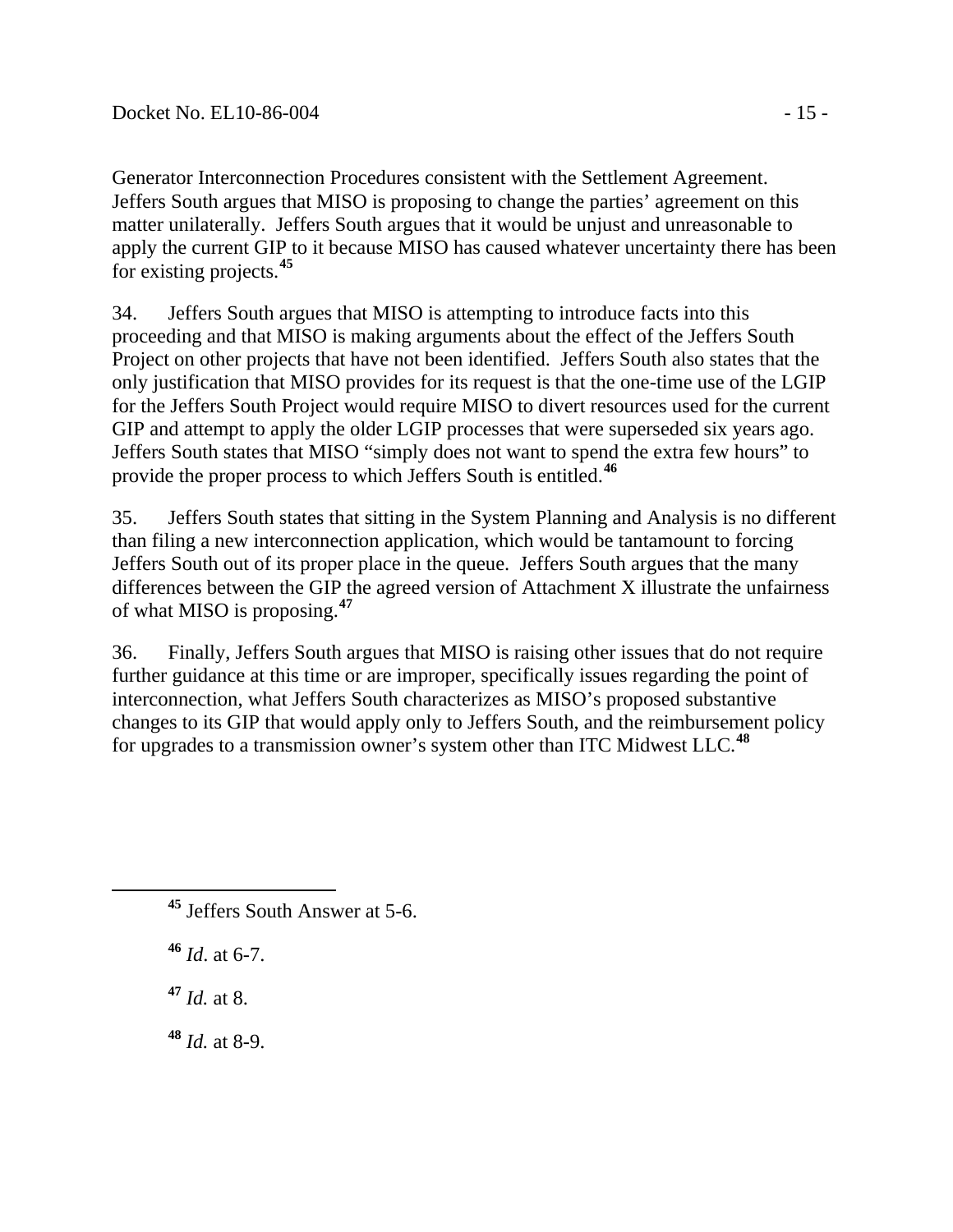### **III. Discussion**

## **A. Procedural Matters**

37. On September 3, 2013, Jeffers South filed an answer to MISO's request for rehearing or, in the alternative, guidance. On September 17, 2013, MISO filed an answer to Jeffers South's answer.

38. Rule 213(a)(2) of the Commission's Rules of Practice and Procedure, 18 C.F.R. § 385.213(a)(2) (2015), prohibits an answer to an answer unless otherwise ordered by the decisional authority. We are not persuaded to accept MISO's answer to Jeffers South's answer to MISO's request for guidance and will, therefore, reject it.

39. Rule 713(d) of the Commission's Rules of Practice and Procedure, 18 C.F.R. § 385.713(d) (2015), prohibits answers to requests for rehearing. Accordingly, we reject Jeffers South's answer to MISO's request for rehearing and MISO's answer to that answer by Jeffers South.

# **B. Substantive Matters**

40. We deny rehearing and provide guidance. With regard to MISO's request for rehearing, we reject MISO's argument that the Commission erred when it acknowledged that Jeffers South's predecessor in interest, Summit Wind, agreed to a certain study process but then determined that Jeffers South is not responsible for the choices that Summit Wind made. MISO maintains that "record evidence" contradicts the Commission's determinations,**[49](#page-15-0)** including the determination that Summit Wind did not consent to broad cost responsibility. However, the "evidence" on which MISO relies consists of a series of findings that the Presiding Judge made in the Initial Decision and that the Commission reversed in the Order on Initial Decision. When the Commission reversed these findings, it provided an extensive explanation of its reasons for doing so, but MISO does not discuss or cite to the explanations that the Commission provided in the Order on Initial Decision. While MISO asserts that the Commission erred in reversing the Initial Decision, it does not identify or explain any specific errors that the Commission made. As a result, we will reiterate briefly why the statements from the Initial Decision on which MISO relies do not support its request for rehearing.

<span id="page-15-0"></span>**<sup>49</sup>** MISO Rehearing Request at 8.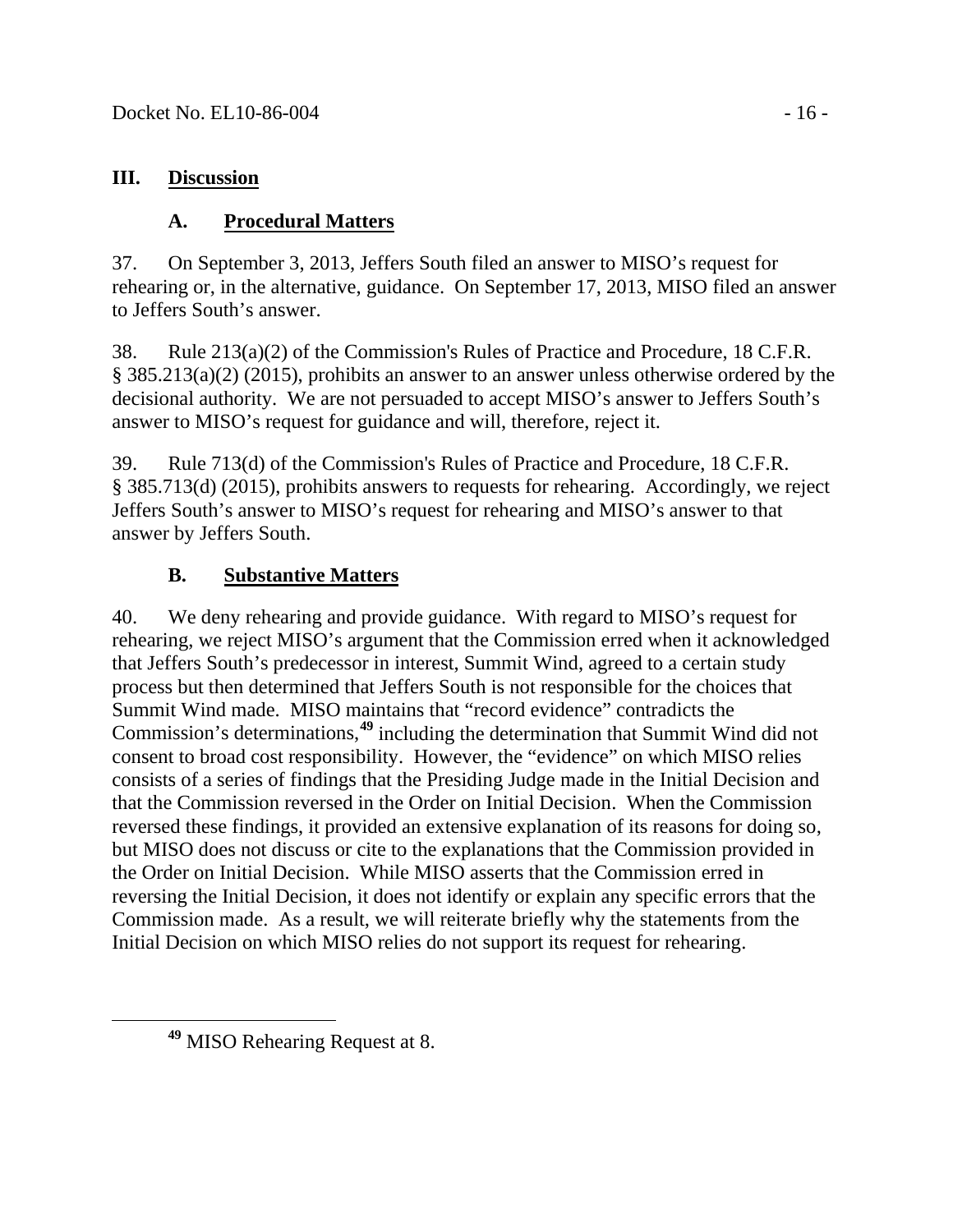41. MISO states that the Commission acknowledged that Summit Wind, Jeffers South's predecessor in interest, agreed to a certain study process, but the Commission then determined that Jeffers South is not responsible for the choices made by Summit Wind. We reject this characterization of the Commission's findings in the Order on Initial Decision. There, the Commission rejected MISO's contention that when Summit Wind consented to MISO's use of the 2006 Transmission Owners Joint Study for purposes of a system impact study for the Jeffers South Project it consented to be potentially responsible for all the system upgrades proposed in that study and thus responsible for the Dotson-New Ulm Line once Great River decided not to construct it. As a result, we also reject MISO's contention that Jeffers South became responsible for these upgrades as Summit Wind's successor in interest. In its rehearing request, MISO gives two reasons why it concludes that the Commission erred when it found that Summit Wind did not agree to such broad potential cost responsibility.

42. The first of these reasons is that the Presiding Judge found in the Initial Decision that the "network upgrades identified in the 2010 Midwest ISO Restudy, including the Dotson-to-New Ulm Line," i.e., the same upgrades as were set forth in the 2006 Transmission Owners Joint Study, "comport with the 'but for' rule. . . ."**[50](#page-16-0)** However, the Commission provided an extensive analysis in the Order on Initial Decision explaining why all of these upgrades, in particular the Dotson-New Ulm Line, would not be unnecessary but for the need to interconnect the Jeffers South Project. **[51](#page-16-1)** For instance, the Commission noted that the 2006 Transmission Owners Joint Study shows that the transmission owners, in particular Great River, affirmatively sought construction of the Dotson-New Ulm Line and the benefits it would provide and that the line was part of their own comprehensive transmission system plan.**[52](#page-16-2)** The Commission also noted that MISO has acknowledged that this was the case.**[53](#page-16-3)** The Commission found that the 2006 Transmission Owners Joint Study "was considerably more than a system impact study done for the Jeffers South Project" and that "it was also undertaken to pursue other goals, viz., to 'facilitate better overall system performance,' and to address 'other deficiencies in the region including providing the City of New Ulm network transmission service and

<span id="page-16-2"></span>**<sup>52</sup>** *Id*. P 51.

<span id="page-16-3"></span>**<sup>53</sup>** *Id*.

<span id="page-16-0"></span>**<sup>50</sup>** *Id*. at 10 (quoting Initial Decision at P 139).

<span id="page-16-1"></span>**<sup>51</sup>** Order on Initial Decision, 144 FERC ¶ 61,033 at PP 50-56.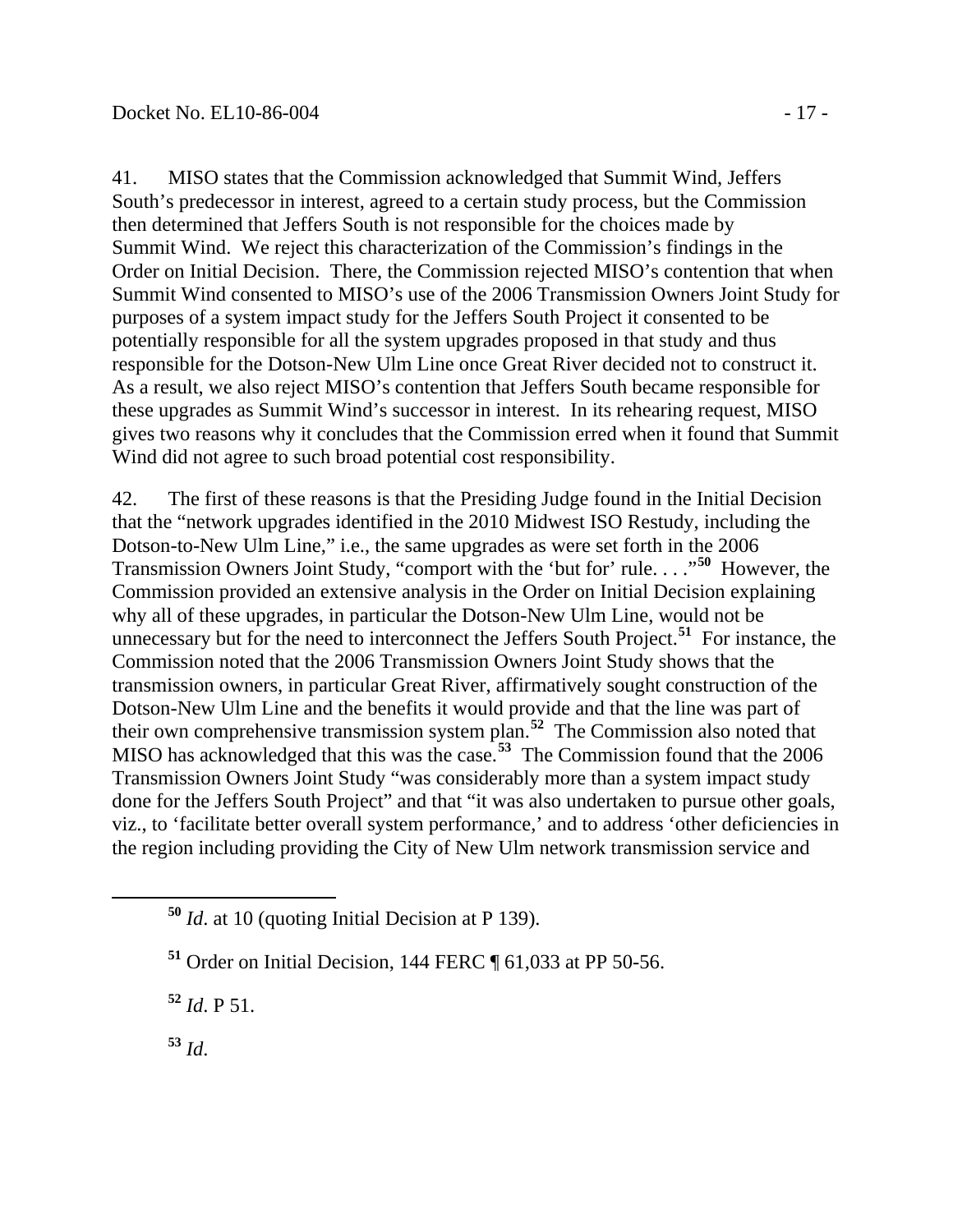Mankato area load serving issues.'"**[54](#page-17-0)** MISO does not discuss these or any of the Commission's other reasons for finding that the "but for" standard had not been met in this case. We therefore reject MISO's argument that the findings of the Initial Decision support MISO's conclusion that the "but for" standard has been satisfied.

43. Second, MISO argues that the Commission's finding on the "but for" standard in the Order on Initial Decision is inconsistent with the Commission's discussion of that standard in the Order on Complaint. The Commission found in the Order on Complaint that the "but for" standard did not require MISO to identify and quantify the least-cost option during the study process.**[55](#page-17-1)** Instead, MISO has "discretion when determining what facilities should be built in order to accommodate the interconnection of a project or group of projects."**[56](#page-17-2)** MISO argues here that it used its study process in this way, and the Presiding Judge found in the Initial Decision that this was the case.<sup>[57](#page-17-3)</sup>

44. However, the Commission explained in its order on rehearing of the Order on Complaint that MISO does not have "unfettered discretion when determining what upgrades should be built and when assigning the costs of the chosen upgrades to the interconnection customer."**[58](#page-17-4)** The Commission pointed out in the Order on Initial Decision that MISO itself had acknowledged that the upgrades to the Great River transmission system contained in the 2006 Transmission Owners Joint Study, which included the Dotson-New Ulm Line, were part of an "overall coordinated plan" that covered much more than the interconnection of the Jeffers South Project. The fact that the Dotson-New Ulm Line was part of an overall coordinated plan that concerned much more than the interconnection of the Jeffers South Project makes clear that this facility was not deemed to be unnecessary but for the need to interconnect the Jeffers South Project. MISO does not have discretion to determine that facilities that were planned for purposes other than to interconnect the Jeffers South Project have become unnecessary but for the need to interconnect that project once it had been decided not to implement the

<span id="page-17-2"></span>**<sup>56</sup>** *Id*.

<span id="page-17-3"></span>**<sup>57</sup>** MISO Rehearing Request at 9-10.

<span id="page-17-4"></span>**<sup>58</sup>** Rehearing Order, 138 FERC ¶ 61,149 at P 17.

<span id="page-17-0"></span>**<sup>54</sup>** *Id*. P 52 (quoting Ex. JS-11, Ex. 2 at 5).

<span id="page-17-1"></span>**<sup>55</sup>** Order on Complaint, 134 FERC ¶ 61,013 at P 33.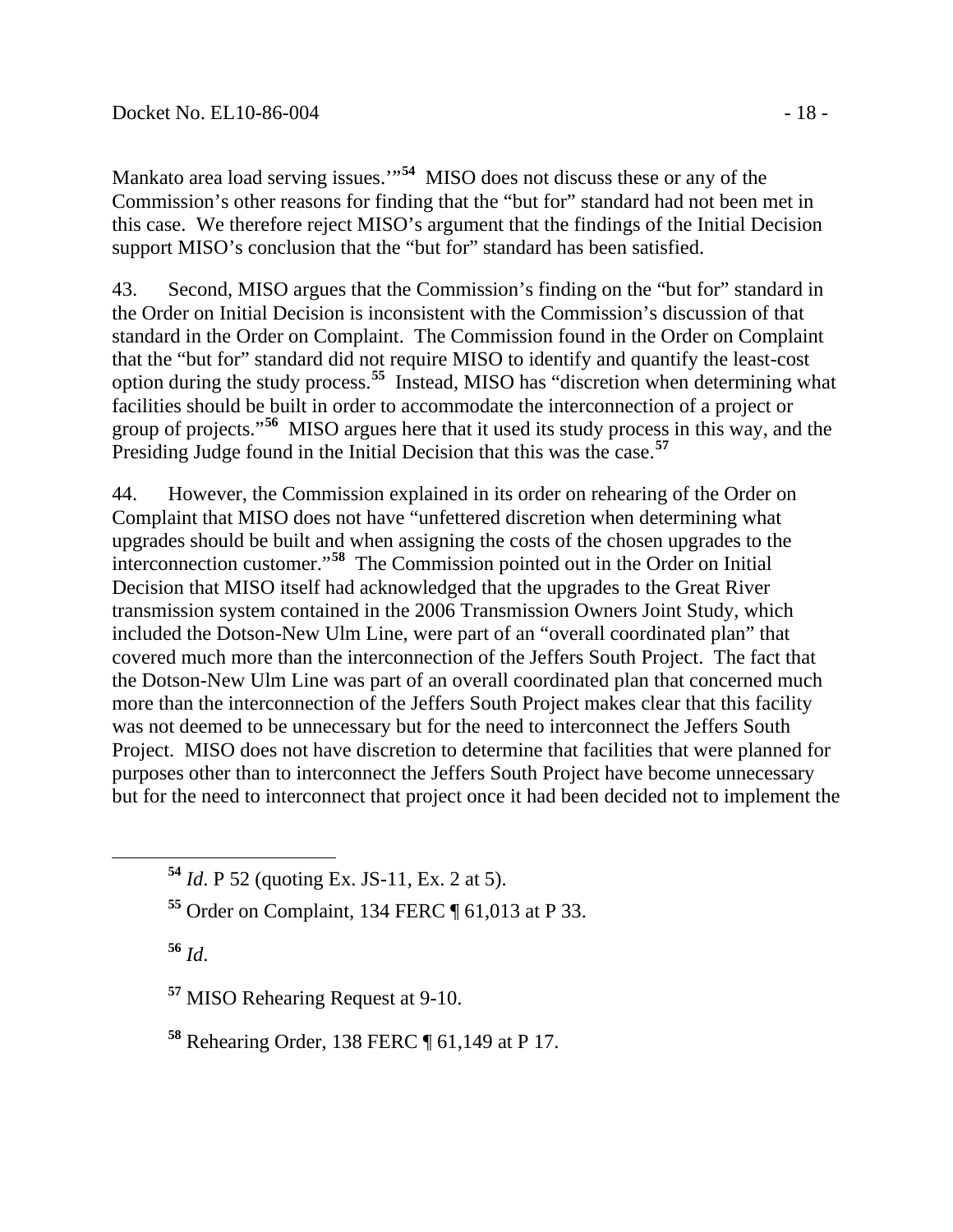overall coordinated plan of which those facilities were originally a part. **[59](#page-18-0)** We therefore reject MISO's contention that the Order on Initial Decision is inconsistent with the Commission's discussion of the "but for" standard in the Order on Complaint and deny rehearing.

45. With regard to MISO's request for guidance, we find that the Revised GIP applies. MISO states that the Jeffers South Project is an Interconnection Request, subject to study or restudy. Where Interconnection Requests require further study or restudy, MISO's Tariff at Section 5.1.2 "Transition Period" of Attachment X defines such requests as "outstanding" and requires that outstanding requests transition to the Revised GIP in 90 calendar days.**[60](#page-18-1)** Inasmuch as MISO has sought guidance on this matter, we find that the 90 calendar days should start with the date of issuance of this order.

46. We also affirm that Jeffers South retained suspension rights that it could exercise as of the date of the Order on Initial Decision. However, we believe that that suspension time (360 days for the GIA) has expired. Regarding Jeffers South's status during a 90 calendar day Transition Period, we disagree with MISO that Jeffers South should revert to the System Planning and Analysis Phase. Here we note that Jeffers South's interconnection request was the subject of a Commission approved settlement and that its request is being processed again by MISO pursuant to the Commission's directive in the Order on Initial Decision. As explained below, we believe that assuming Jeffers South to

<span id="page-18-1"></span>**<sup>60</sup>** Section 5.1.2 of Attachment X in the MISO Tariff defines "outstanding request" to include any interconnection request on the effective date of the Revised GIP … (iv) where any of the relevant Interconnection Studies, including restudies, are in process but not yet completed.

<span id="page-18-0"></span>**<sup>59</sup>** In fact, in the 2010 MISO Restudy, MISO selected the option for interconnecting the Jeffers South Project that included the Dotson-New Ulm Line not through an exercise of what it considered to be its discretion under the "but for" standard, but rather because it asserted that not to do so would lead to an impermissible material modification under the MISO Tariff. The Commission rejected this argument in the Order on Initial Decision, and MISO has not sought rehearing in that connection. *See* Order on Initial Decision, 144 FERC ¶ 61,033 at PP 57-73.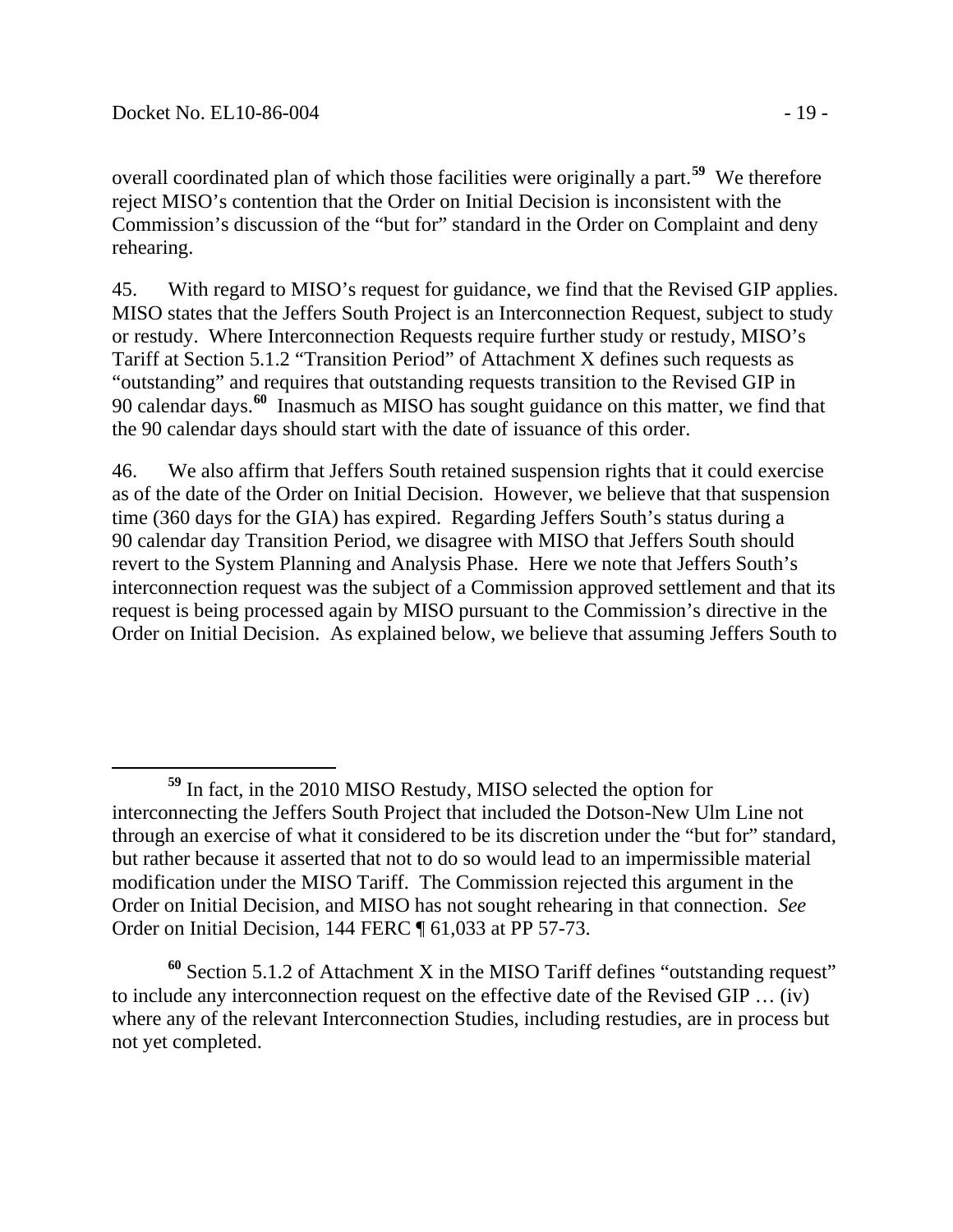already be in the Definitive Planning Phase during the transition period is consistent with the unique history of this case.**[61](#page-19-0)**

47. We further note that in order for MISO to determine appropriate cost responsibility, Jeffers South must request a single definitive Point of Interconnection. Section 4.4 of the Revised GIP provides that during the course and prior to the completion of the interconnection studies, the interconnection customer, transmission owner, or transmission provider may identify changes to the planned interconnection that may improve the costs and benefits (including reliability) of the interconnection, and the ability of the proposed change to accommodate the interconnection request. To the extent the identified changes are acceptable to the parties, section 4.4 provides that the transmission provider shall modify the Point of Interconnection. We expect all of the parties to endeavor to perform their obligations pursuant to the Tariff and in a cooperative manner going forward. MISO, in its request for rehearing, concedes that a change in Point of Interconnection would be permissible and does not object to restudy at the new Heron Lake Point of Interconnection. Thus, Jeffers South is required to specify its Point of Interconnection for purposes of the restudy and may request the Point of Interconnection when it proceeds to fund a restudy in the Definitive Planning Phase, consistent with section 8.2 of the Revised GIP.

48. Finally, with regard to crediting, in the Settlement Agreement, Summit Wind, ITC Midwest, and MISO agreed that Summit Wind "shall be entitled to receive 100% reimbursement for the network upgrade costs it funds under the LGIA."**[62](#page-19-1)** While the Commission has ruled that ITC Midwest's 100 percent reimbursement policy for generator interconnection projects will no longer apply to projects connecting to the ITC Midwest transmission system,<sup>[63](#page-19-2)</sup> the Jeffers South Project would be grandfathered pursuant to the Settlement Agreement. Accordingly, the application of the 100 percent reimbursement methodology to the Jeffers South Project is indeed consistent with the language of the Settlement Agreement and is the method that should be used with respect to the Jeffers South Project.

**<sup>62</sup>** Settlement Agreement at 6.

<span id="page-19-2"></span><span id="page-19-1"></span>**<sup>63</sup>** *See Interstate Power and Light Co. v. ITC Midwest, LLC*, 144 FERC ¶ 61,052 at PP 40-41.

<span id="page-19-0"></span>**<sup>61</sup>** *See Niagara Mohawk Power Corp. v. FPC*, 379 F.2d 153, 159 (D.C. Cir. 1967) (the Commission's breadth of discretion is "at its zenith" when fashioning remedies).